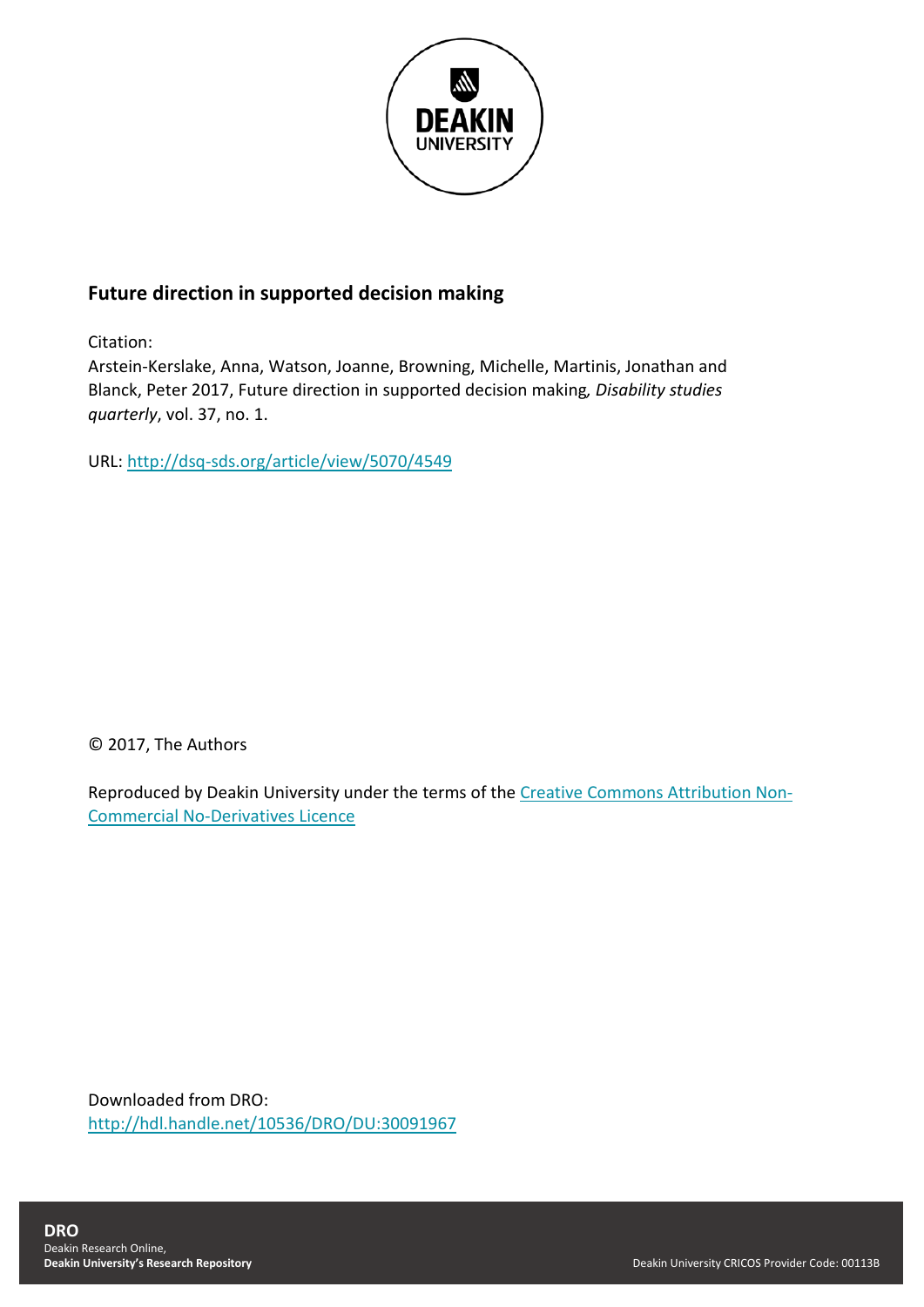

# **Future Directions in Supported Decision-Making**

**Dr. Anna Arstein-Kerslake** Melbourne Law School, The University of Melbourne

**Dr. Joanne Watson** Deakin University

**Michelle Browning** La Trobe University

**Jonathan Martinis** Burton Blatt Institute (BBI), Syracuse University

**Professor Peter Blanck** Burton Blatt Institute (BBI), Syracuse University

# **Keywords:**

supported decision-making, cognitive disability, CRPD, human rights, legal capacity

#### **Abstract**

*Supported decision-making is at the forefront of modern disability research. This is due to Article 12 of the Convention on the Rights of Persons with Disabilities (CRPD), which creates a state obligation to provide support for the exercise of legal capacity. This turned the practice of supported decision-making into a human rights imperative. Government and funding agencies are increasingly focusing their attention on the area. Researchers are similarly increasing their interest in the field. The impending danger is that the rush of interest in the area will overshadow the original intention of supported decision-making: to ensure that people with cognitive disability are provided with the freedom and the tools to participate as equal citizens and for every individual to be free to direct their own life. This article explores the theoretical foundations of supported decision-making and the evolution of supported decision-making research. It explains the research that is emerging in leading jurisdictions, the United States and Australia, and*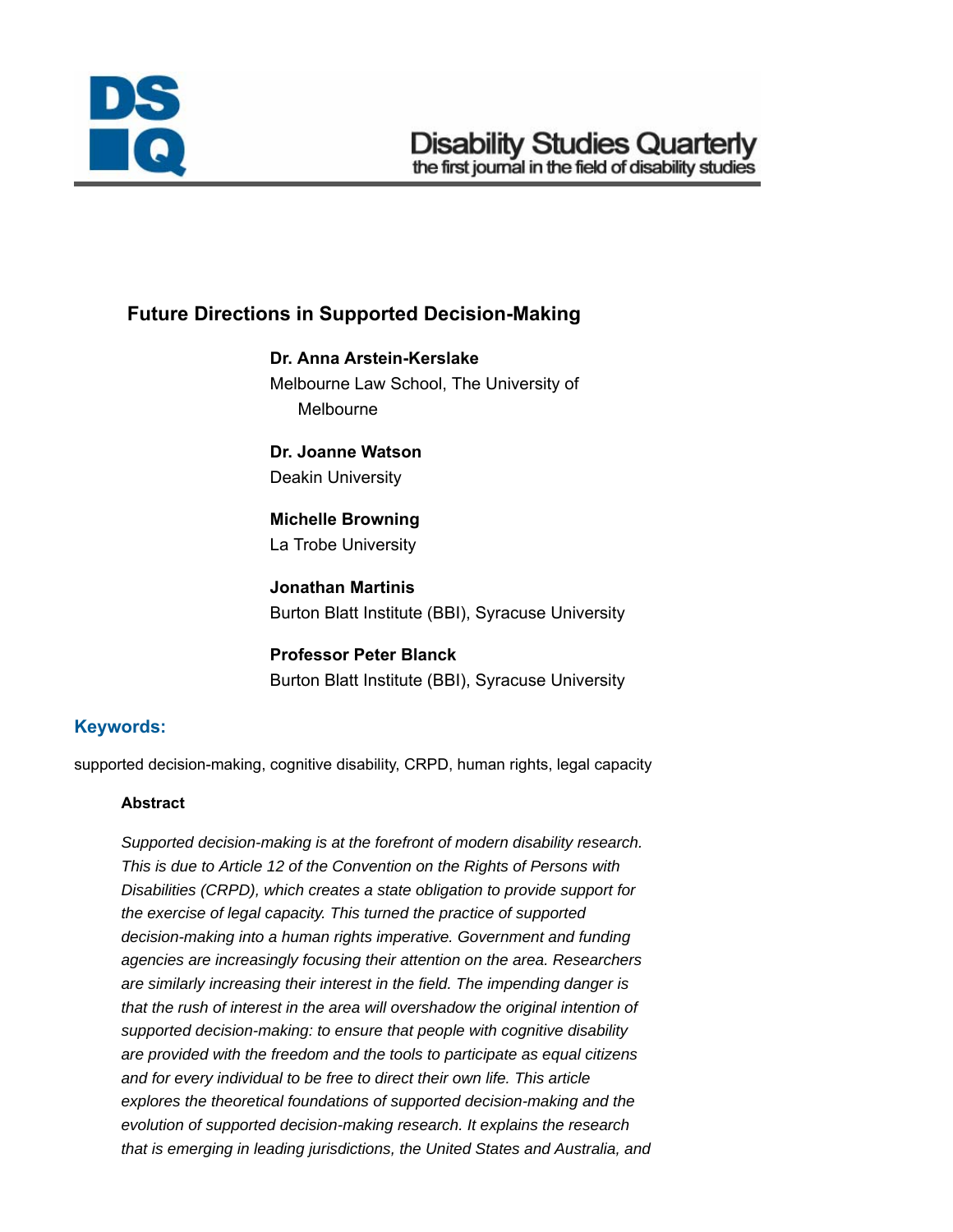*its potential to transform disability services and laws related to decisionmaking. Finally, it identifies areas of concern in the direction of such research and provides recommendations for ensuring that supported decision-making remains protective of the rights, will and preferences of people with cognitive disability.*

#### **Introduction**

This article was inspired by our experiences during a one-day symposium held by the Hallmark Disability Research Initiative at the University of Melbourne in July 2015. The symposium brought together academics, practitioners, people with disability and service provider organizations to discuss future directions in supported decision-making research. Dr Anna Arstein-Kerslake hosted the symposium and Professors Peter Blanck and Gerard Quinn delivered the keynote lectures. The symposium included focus groups, a panel discussion, and presentations.

After hearing the call from symposium participants for using caution in going forward with supported decision-making research and practice, we have endeavoured to write this article as a precursor to future empirical work, research, and practice in supported decision-making. In this article, we will provide the background of the right to legal capacity – including the theoretical foundations of the right as well as a description and interpretation of Article 12 of the United Nations Convention on the Rights of Persons with Disabilities (CRPD). Article 12 provides the first articulation of the right to legal capacity in an international human rights instrument and also details the state obligation to provide support for the exercise of legal capacity. We will discuss how the practice of supported decisionmaking has evolved and how Article 12 has fuelled that evolution as well as the popularity of the concept. Finally, we will discuss some of the current research and practices in supported decision-making that are underway in Australia and the United States. We conclude the article with a specific warning of where we see supported decision-making may be at risk of losing its core purpose: to protect the autonomy rights of people with cognitive disability.

We use the term 'supported decision-making' in this article, because it is the term most commonly used in conjunction with the right to legal capacity in Article 12 of the CRPD. It is also the term that is increasingly being seen in legislative, policy, and practice documents. This term is intended to encompass active decisionmaking and other forms of support for decision-making.

Supported decision-making is one of the newest buzzwords in the disability field. The core of supported decision-making is that people with cognitive disability have access to assistance for decision-making to enable participation in society on an equal basis. Support for the exercise of legal capacity, in particular, is essential for such participation. Many people require such support to be able to enter into contracts, get married, vote, and engage in other legal exchanges and relationships. People with cognitive disability may particularly need such support –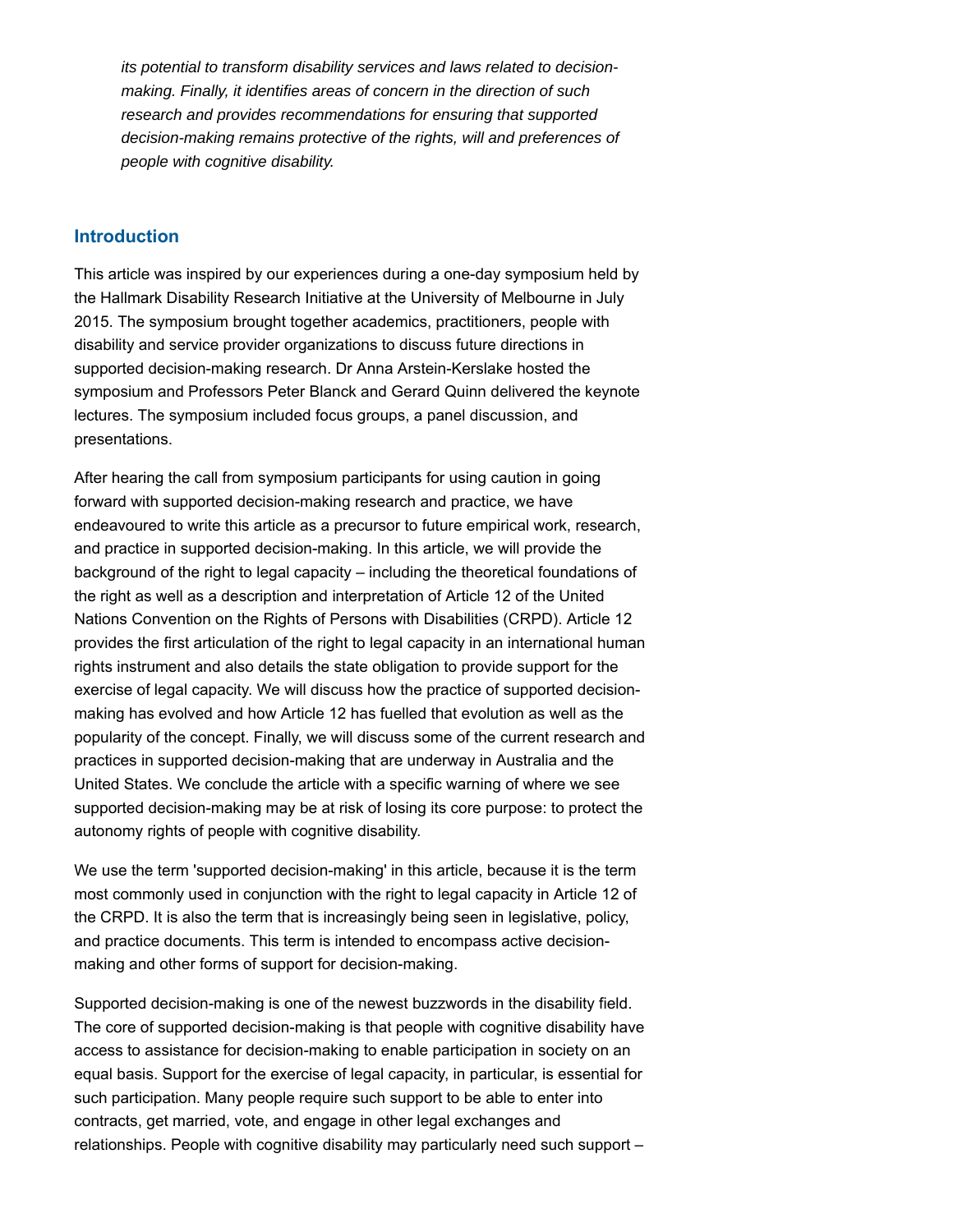including people with intellectual or developmental disability, psycho-social disability, dementia, Alzheimer's, acquired brain injury, and other disabilities potentially affecting cognition. It is our belief and the belief of many of the symposium's participants that such support is at risk of being co-opted by service providers and others in positions of disproportionate power. As with any other practices by such actors (e.g. person centred practice), if it is not constructed, led, and continually guided by those using the support, there is a high risk that it will become a practice that fulfils the needs and goals of the service providers as opposed to those being served.

### **Theoretical Foundations**

#### **Support For Legal Decision-Making**

Support for decision-making is not new. It is something that we all use, on a daily basis. We all use people around us, available information, and other forms of support to make big and small decisions. Some people use a significant amount of support and others use less, based on the needs and preferences of each individual. It is such an ingrained part of human relationships and interactions, that we often don't think about how we use support in our decision-making.

Support for legal decision-making is particularly overlooked. Traditional legal theory was dominated by masculine concepts that accentuated the individual as an isolated being that exercises autonomy on his own, without assistance from others (Mackenzie & Stoljar, 2000; Silvers & Pickering Francis, 2007). Our legal systems have emerged from such theories and vestiges of such concepts of autonomy continue to exist. For example, much legislation still only allows individuals to make legal decisions if the individual can demonstrate that she or he can exercise such agency independently. This overlooks the reality that all people exercise decision-making and legal agency within the context of the social environment in which they live (Arstein-Kerslake, 2014).

The historical prevalence of the medical model of disability has also contributed to the construction and maintenance of legal systems and practices that only recognise independently exercised autonomy and decisionmaking. The medical model perceives a person with disability as a person with deficits that need to be corrected (Shakespeare, 2013, p. 216). It places the burden of social inclusion on the individual to correct. This is in contrast with a social model perspective that identifies the social environment as the creator of barriers that, in interaction with an individual's impairment, disable that individual and prevent social inclusion (Shakespeare and Watson, 1997; Oliver, 2013). This places the burden of social inclusion on society to correct – society must remove the barriers that it creates in order to allow participation of all, regardless of impairment. The way most legal decision-making structures currently operate, the burden is on the individual with cognitive disability to prove that she or he can independently engage in decision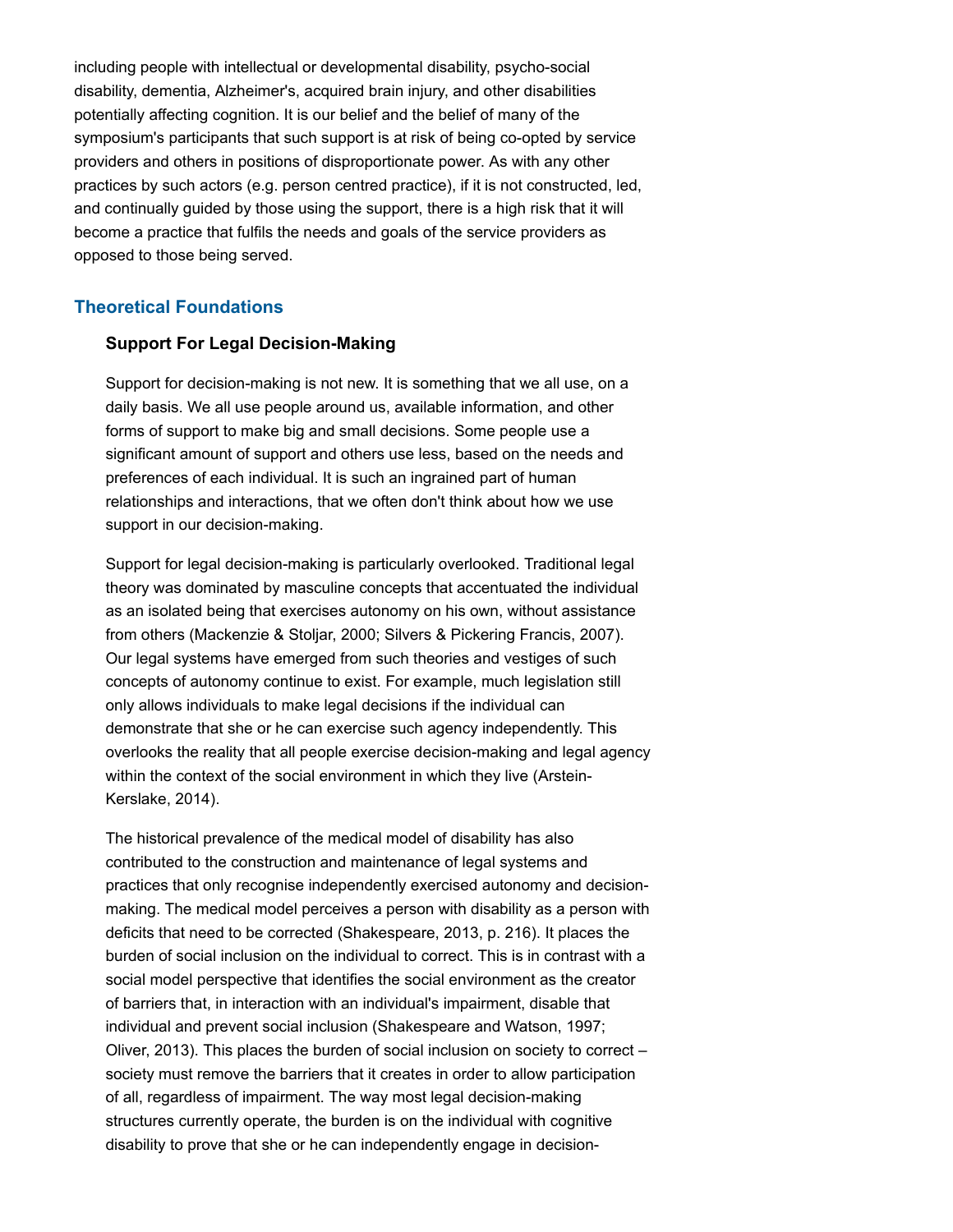making. This is a reflection of the medical model of disability. The social model would instead require the legal system to ensure that appropriate social and other supports were in place to allow an individual with cognitive disability to engage in decision-making, either independently or with assistance from others. This is also the essence of what Article 12 of the CRPD requires and it should be the goal of any law, policy, or practice related to support for legal or other decision-making.

## **Legal Capacity**

Legal personhood is the law's recognition of an individual or entity as a subject with rights and responsibilities (Berg, 2007). Legal capacity is the mechanism by which those rights and responsibilities are granted or denied to the individual. It has always been, and will likely continue to be, a challenge to draw the line to determine who and what should be recognized as a legal person with full legal capacity. Women, slaves, immigrants, and other marginalized groups have been denied full personhood throughout history, some of which continues to this day (Flynn & Arstein-Kerslake, 2014, p. 81-82). Conversely, non-human entities such as animals, corporations, and natural objects are increasingly recognized as legal entities and granted both legal personality and legal agency (Archer, 2014; Green, 1946; Hogue Werhane, 1985; Stone, 2010).

People with cognitive disability are being denied legal capacity on the basis of purported measures of cognition. This is a denial of legal personhood on the basis of perceived cognition. This is dangerous because of the difficulty with the accuracy of assessing cognition and the questionable role that rationality plays in decision-making (Damasio, 2010; Lehrer, 2009). It is also concerning because of the gravity of denying an individual legal personhood. There are practical implications, such as the loss of the right to enter into contracts, marry, vote, or found a family. There are also psychological implications both for the individual and for society. A label of non-person and a denial of decision-making rights can have a significant impact on the psyche of the individual. The existence of such law may also serve to further stigmatize and create prejudice against people with cognitive disability – reaffirming the discriminatory notion that people with cognitive disability cannot be full and valuable members of society. For these reasons, it is imperative that we re-examine such law.

Refraining from denying legal capacity or legal personhood on the basis of cognitive disability may allow us to step closer to formal equality, meaning the elimination of barriers to equality in the recognition of an individual's decisionmaking. However, it will likely be a far cry from substantive equality; substantive equality would include both recognition of individuals with cognitive disability as decision-makers on an equal basis with others and the creation of appropriate supports to ensure that there is adequate assistance to make such recognition of decision-making meaningful and empowering for people with cognitive disability (Arstein-Kerslake, 2014a). This would require the law to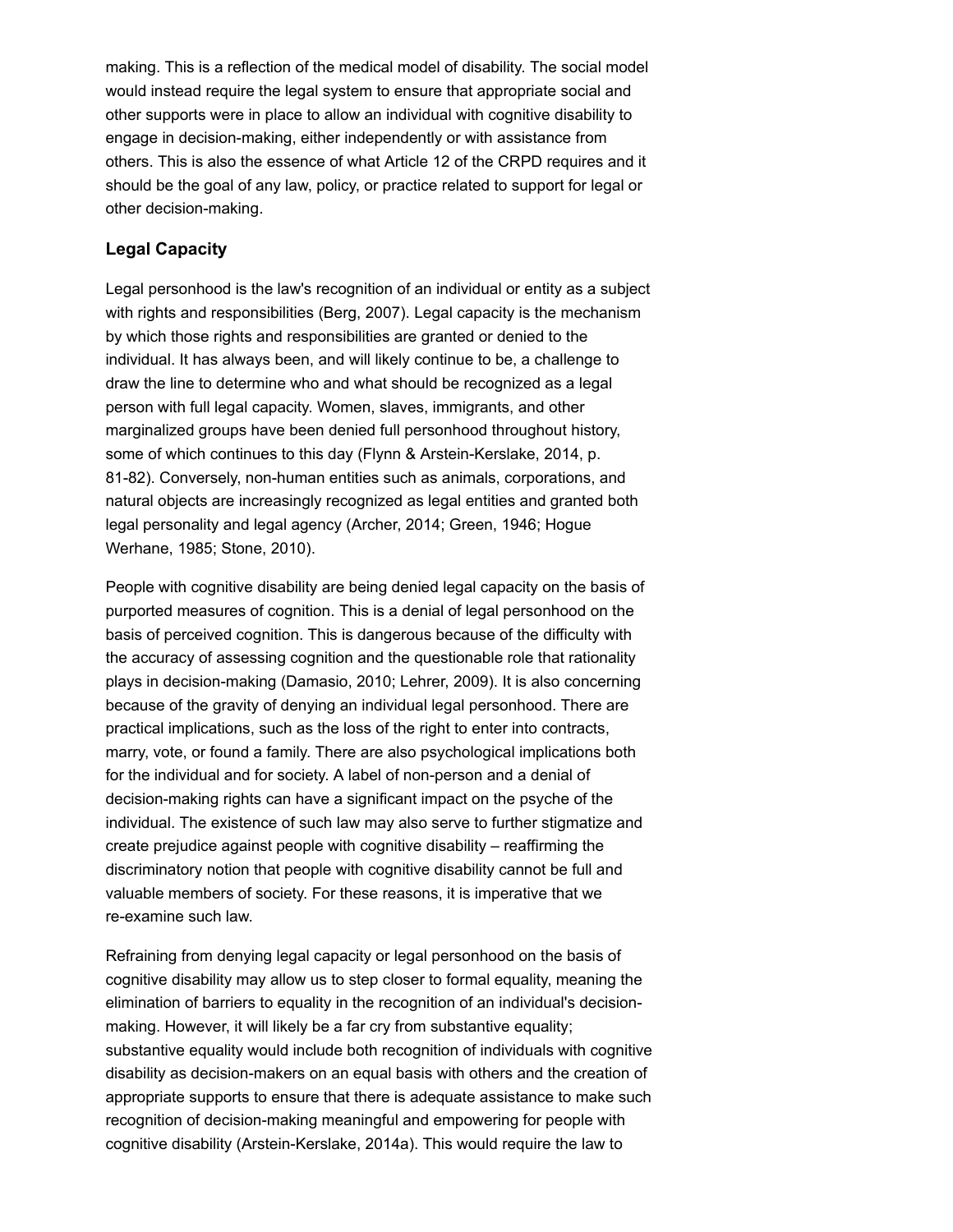recognize the interdependence of all individuals by creating a legal recognition of the role of support in decision-making. It would require a move towards recognizing that autonomy is exercised in relation to our social environment. In order to achieve this, much work remains to be done both on how the law must change and how to best support people in the exercise of their legal capacity and decision-making. The remainder of this article provides a snapshot of the development of supported decision-making and some of the leading research in the area. It also explores what direction that research should take in the future, to ensure that substantive equality is achieved.

# **The Evolution of Supported Decision-Making Research**

An increasing awareness of the rights of people with disability led to the development of the CRPD, which was the first human rights treaty of the 21st Century. It came about through the persuasive lobbying of non-governmental organisations, disability organisations and governments who believed there was a need to clarify the rights of persons with disability under international law (Mackay, 2007). The CRPD and Optional Protocol entered into force on 3 May 2008, and has more than 160 international signatories. The purpose of the CRPD as articulated in Article 1 is to promote, protect and ensure the full and equal enjoyment of all human rights and fundamental freedoms by all persons with disability, and to promote respect for their inherent dignity.

It was during the drafting of Article 12 (Equal Recognition before the Law) of the CRPD that supported decision-making began to be discussed on the international stage. Supported decision-making was introduced as the mechanism through which State Parties could provide people with cognitive disability with the support they may require to be able to exercise their legal capacity on an equal basis with others. The provision of substituted decision-making does not meet this obligation (Bach & Kerzner, 2010) and Article 12 created an imperative to review guardianship legislation and other forms of substituted decision-making and replace them with mechanisms of supported decision-making (UN General Comment, 2014; Flynn & Arstein-Kerslake, 2014).

# **Development Of The Concept Of Supported Decision-Making In Canada**

The concept of supported decision-making developed in Canada in the late 1980s and early 1990s (Bach, 1998; CACL Task Force, 1992; CACL, 1998; Gordon, 2000; Rutman & Taylor, 2009). In this context supported decisionmaking was about removing the barriers that prevented people with disability from exercising their right to make decisions and providing them with the support necessary to make decisions and communicate their choices (Bodnar & Coflin, 2003). Supported decision-making was developed as a mechanism of obtaining equal legal rights for people with disability in the area of decisionmaking.

The first clearly articulated principles of supported decision-making were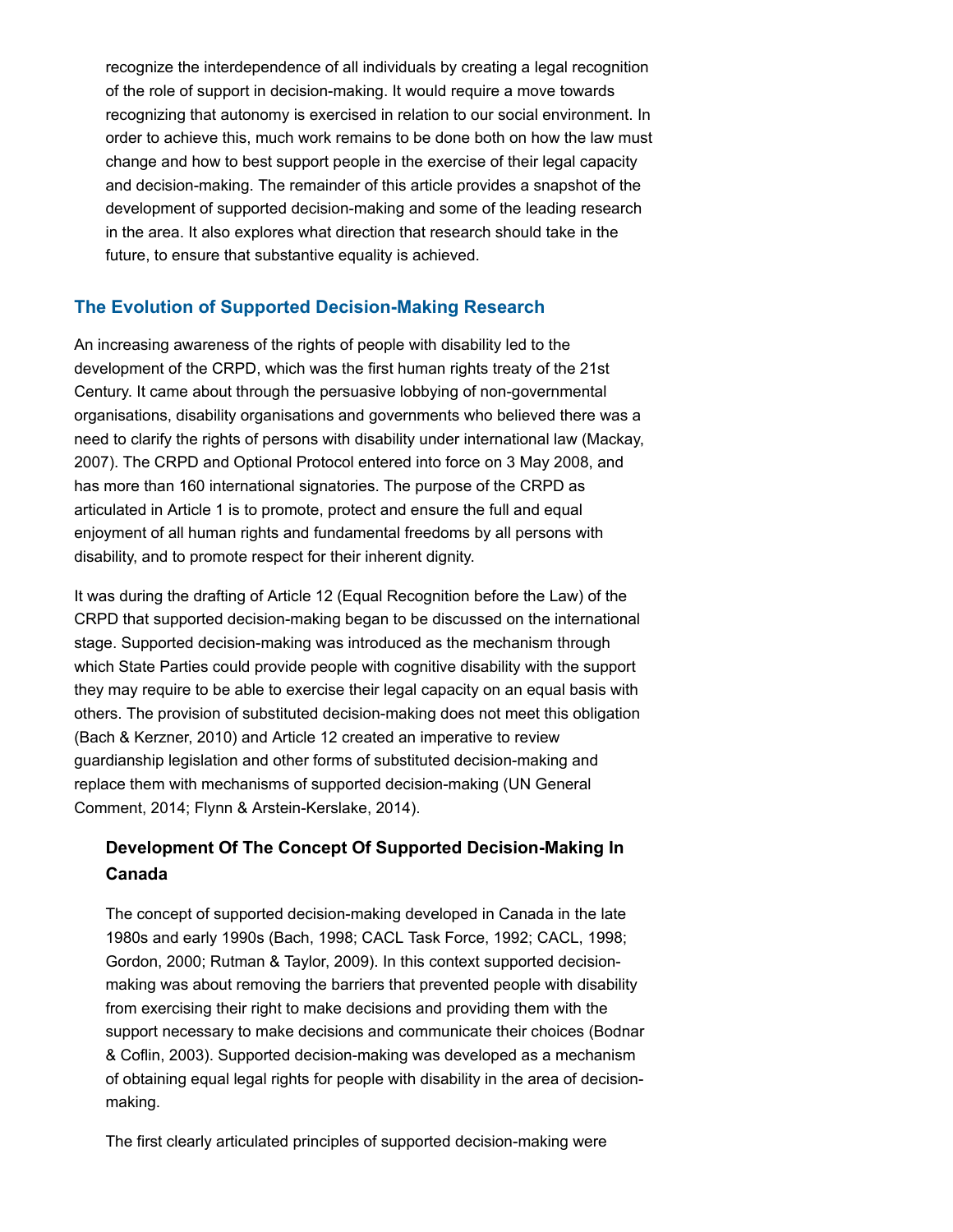written by the Canadian Association for Community Living (CACL) Taskforce in their report on Alternatives to Guardianship in August 1992. In the report, they suggested guardianship or substituted decision-making legislation was based on a "misconception that personal autonomy can only be exercised independently" (p.2). The group proposed supported decision-making as an alternative conceptual framework for decision-making which recognised that personal autonomy can be expressed interdependently. Supported decisionmaking was seen as a model of self-determination designed to accomplish the objectives of inclusion and participation. The supported decision-making model they were seeking to have legislated was based on a set of assumptions and principles which included: all adults have the right to self-determination and the right to make decisions affecting their lives with the support of family and friends of their choosing; everyone has a will and is capable of making choices; and the law must recognise the support provided and not discriminate on the basis of perceptions of mental capability (CACL Task Force, 1992 p. 6-7).

A strong movement formed to have these principles legislated and in June 1993 the government of British Columbia passed four interrelated pieces of legislation designed to protect the rights of people with disabilities: the *Representation Agreement Act*, the *Adult Guardianship Act*, the *Public Guardian and Trustee Act* and the *Health Care (Consent) and Care Facility (Admission) Act*. The *Representation Agreement Act* did not come into effect until February 2000 as a result of long and complex political negotiations.

#### **Representation Agreement Act In British Columbia**

The *Representation Agreement Act (1996)* allows people to authorize one or more personal supporters to become representatives to assist in the management of personal affairs and if necessary make decisions on their behalf in the case of illness, injury or disability. The Act was created to offer all adults in British Columbia the ability to plan for future incapability and avoid the need for court appointed committeeship (the term used to refer to guardianship and financial management in British Columbia). It also aimed to provide an alternative to the court appointment of a committee for young people with developmental disability (intellectual disability), who were cared for by their families, at the time they become adults (Gordon, 2012a).

There are two types of representation agreements under the Act; section 7 and section 9 agreements. A section 7 agreement is designed for adults who need assistance with decision-making about some or all aspects of their lives because their competency to make decisions is in question. An agreement with these standard powers has a relaxed definition of incapability and provides legal status to the adult's personal supporters when informal help is not enough. The flexible definition of capability is one of the greatest strengths of the legislation as it shifts the burden of proof for incapability to others and challenges legal practitioners to develop new ways to understand how their clients with cognitive disability demonstrate capability and respect the unique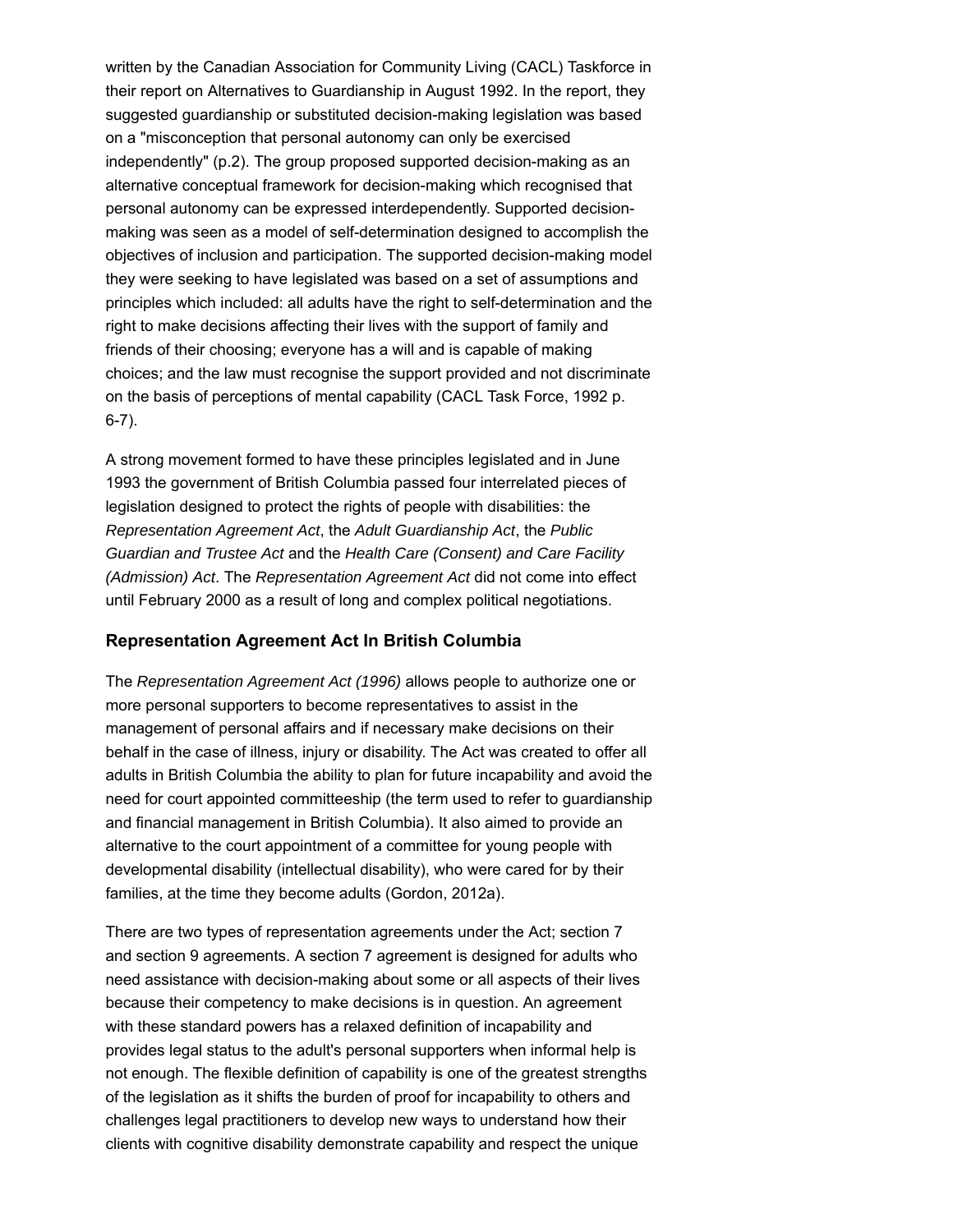ways in which they communicate (Gordon, 2012c). The test of incapability for section 7 agreements recognises the "shades of grey" (Kerzner, 2011, p.39) inherent in the process and moves away from the traditional all or nothing notion of capacity.

A section 9 agreement has broader powers including major medical decisionmaking. A person must understand the type of decision covered by the agreement and the possible effects of giving these powers to a representative.

The development and implementation of the Representation Agreement Act in British Columbia is considered an important example of supported decisionmaking in law, policy and practice (UN Enable, 2006). However, it is acknowledged that while the Representation Agreement Act has spearheaded international thinking and developments in the area of supported decisionmaking the suite of legislation it is part of in British Columbia does not comply with the obligations in the CRPD because it also maintains a mechanism for substituted decision-making (Kerzner, 2011). Canada, like many other countries, is continuing to reevaluate their legislation and policy in light of the CRPD. **1**

# **Supported Decision-Making Projects in Australia**

The concept of supported decision-making was introduced to Australia, in the context of discussions regarding the CRPD and determining how to enable people with disabilities to exercise their legal capacity on an equal basis with others (Carter & Chesterman, 2009). It was seen as an alternative to traditional adult guardianship (Carney, 2012) in the context of growing recognition that guardianship legislation had become out-dated (Chesterman, 2010; NSW Legislative Council Standing Committee on Social Issues, 2010; Victorian Law Reform Commission, 2012).

As a signatory to the CRPD, Australia has begun to re-evaluate its guardianship, trusteeship and mental health laws (Gooding, 2012; NSW Legislative Council Standing Committee on Social Issues, 2010; Victorian Law Reform Commission, 2012; Weller, 2008). In 2014, the Australian Law Reform Commission in its report 'Equality, Capacity and Disability in Commonwealth Laws' established a set of national supported decision-making principles to guide the reform of all Commonwealth, state and territory laws relating to decision making. The principles set out to reflect the paradigm shift enshrined in the CRPD that people with disabilities are persons before the law who have the right to make decisions and control their lives.

In Australia, disability groups, advocacy organisations and service agencies have demonstrated their support for the development of supported decision-making by developing practice material (Advocacy for Inclusion, 2012; Watson & Joseph, 2015); and trialling practices (Advocacy for Inclusion, 2012; Westwood Spice, 2015; South Australian Office of the Public Advocate, 2009; Victorian Office of the Public Advocate, 2015; Watson, 2016a, 2016b). Conferences have been facilitated, one of which has guided this paper (University of Melbourne, 2015; Queensland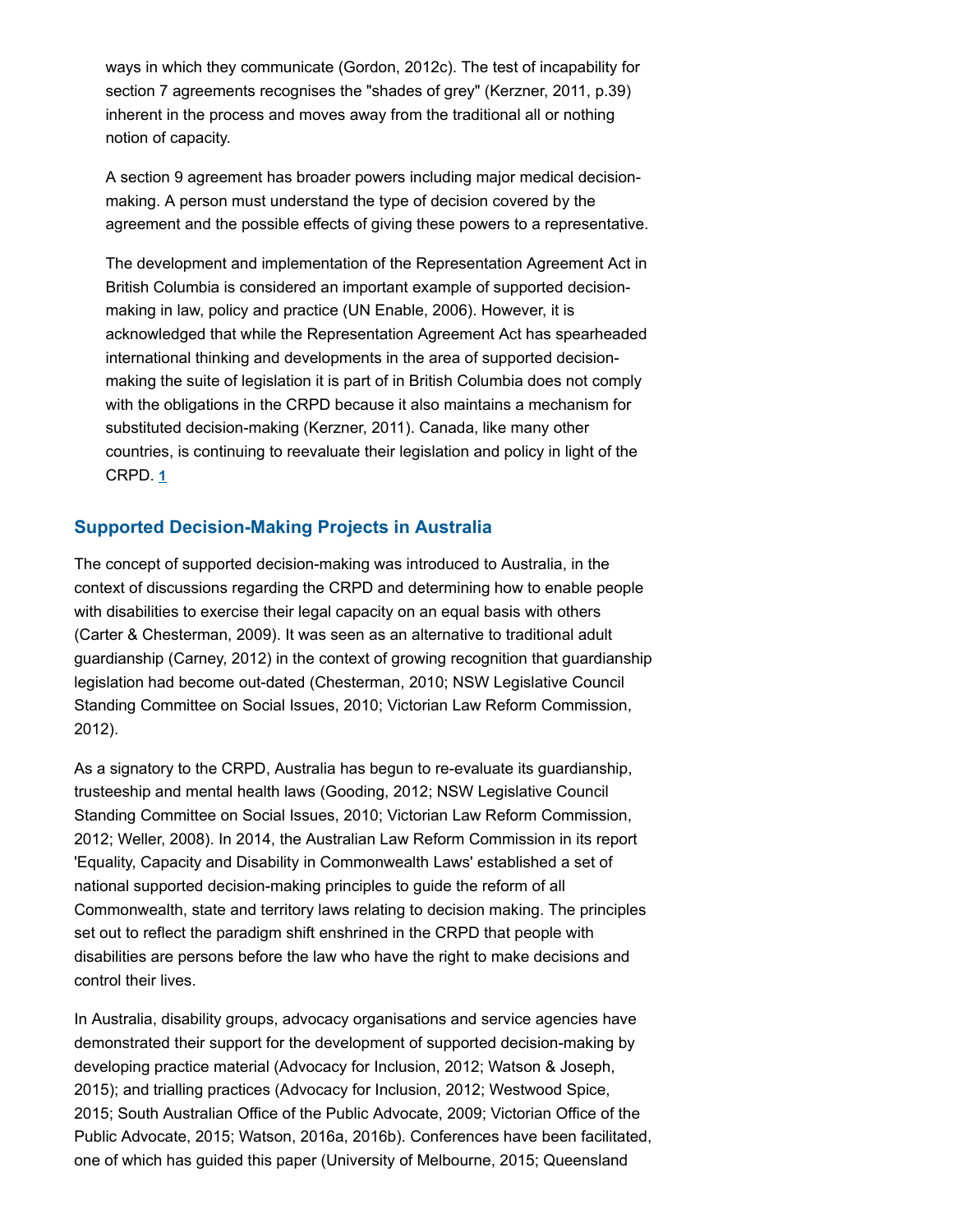Advocacy Inc., 2013; Victorian Office of the Public Advocate, 2013; VALID, 2012; World Guardianship Congress, 2012). The following is a summary of some of the supported decision making projects that have occurred in Australia over the last five years.

**South Australia (SA).** Exploration of the practice of supported decision making in South Australia was led by Mr John Brayley the Public Advocate of South Australia. In 2010, the Office of the Public Advocate in South Australia obtained funding from the Julia Farr Benevolent Fund to conduct a two-year trial of supported decisionmaking which was completed in October 2012. The trial assisted people with a variety of cognitive disability who needed decision support to set up a non-statutory supported decision-making agreement with people already in their life. The trial resulted in 26 agreements being made over the two-year period for people with brain injury, intellectual disability, autism, and motor neuron disease. An independent evaluation of the trial suggested there were specific benefits to the majority of the participants including increased confidence in themselves and their decision-making, improvement in decision-making skills, growth in support networks and increased community engagement (Wallace, 2012).

The work commenced in this pilot has continued and been furthered by Cher Nicholson, the project coordinator, who now trains and mentors community disability organisations in the practice of their model of supported decision-making.

**Australian Capital Territory (ACT).** In 2013, ACT Disability, Aged and Carer Advocacy Service (ADACAS) carried out a project in preparation for the roll out of the National Disability Insurance Scheme (NDIS). Their project expanded on the model developed in South Australia and was implemented with six people who experience psychosocial and intellectual disability. The project aimed to understand how people with a decision-making impairment or whose decision-making capacity is undervalued, might be supported to make more decisions. The project worked with the communities of the participant 'decision-makers' to build the capacity of the whole community to engage in supported decision-making. The project concluded "…each person's capacity for self-determination was limited, not by their ability to make a decision, but by the support they received to exercise decision-making." (ADACAS, 2013, p.5) The recommendations that emerged from the project focused on the importance of recognising the wide range of support required, on a spectrum from formal to informal, and the importance of cultural change that normalises the active participation of people with cognitive disability in decision making (ADACAS, 2013).

**New South Wales (NSW).** In 2013 and 2014 the NSW Department of Family and Community Services, Ageing Disability and Home Care conducted a joint initiative with the NSW Trustee and Guardian and the NSW Public Guardian to explore what a supported decision-making framework might look like that included financial decision-making. The pilot aimed to produce tools and resources that could be used to educate the community about supported decision-making and to test those resources with people with cognitive disability receiving services from two of the three agencies involved. The pilot project recruited 26 participants who were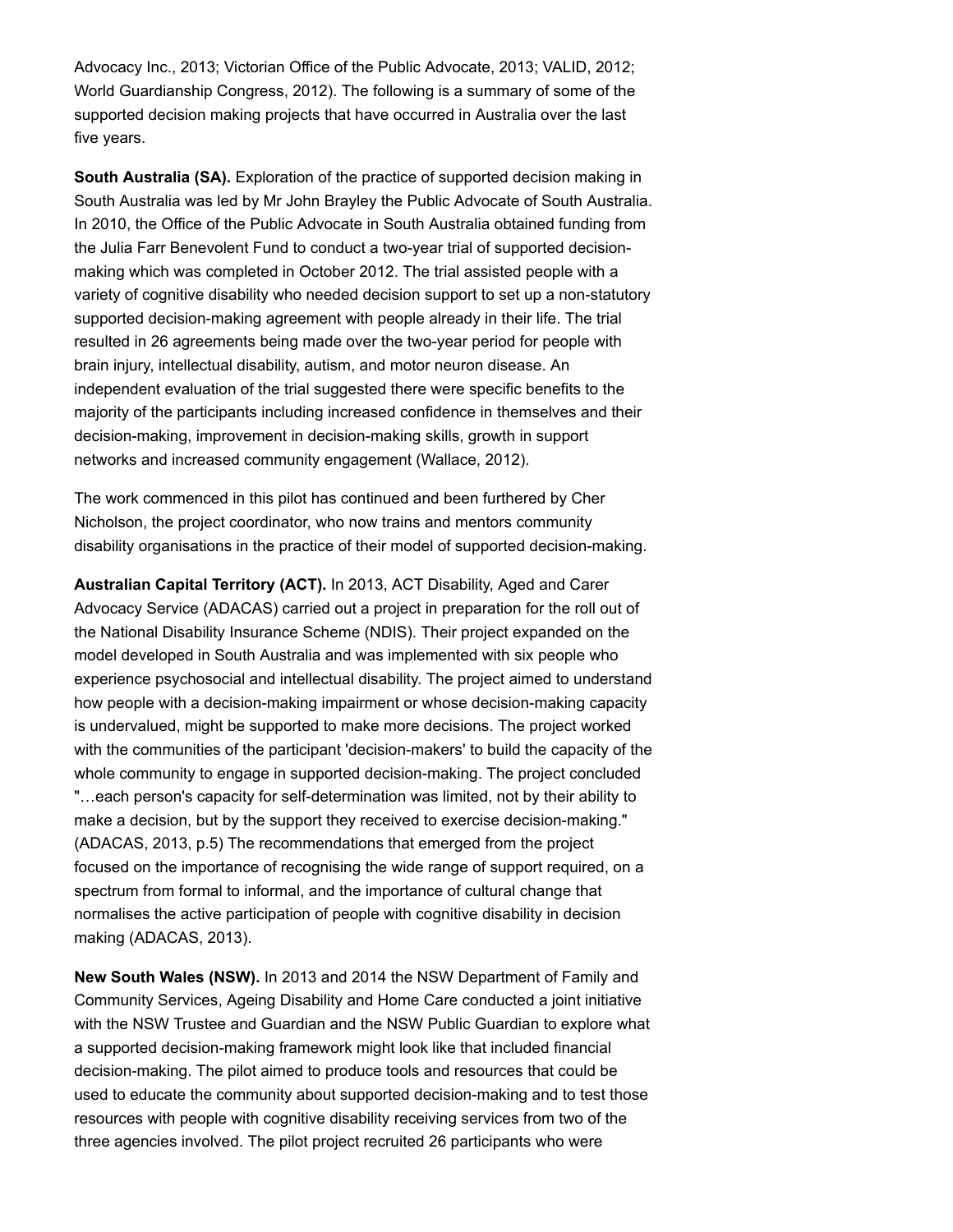supported by 19 supporters of whom 10 were paid staff, 7 family members, 1 friend and 1 paid advocate (Westwood Spice, 2015, p.10).

The pilot demonstrated that tools and resources were insufficient to enable supported decision-making and that a facilitator was crucial to the effectiveness of supported decision-making (Westwood Spice, 2015). The participants made more of their own decisions and in new areas as a result of their involvement in the pilot. The barriers participants experienced with their decision-making were not intrinsic to them but "related to issues such as social isolation (leading to difficulties with supporter recruitment), lack of power and familiarity with making-decisions, low expectations by others, power imbalance and conflict of interest in relationships and the length of time that it takes for someone to be supported to become 'decision ready'." (Westwood Spice, 2015, p.13)

**Victoria (VIC).** In 2014 the Office of the Public Advocate in Victoria created a pilot supported decision-making project to address an issue encountered in the NSW trial: that many people wanting and needing support with their decision-making do not have people in their lives who can offer this assistance. The pilot project matched 18 volunteers who were trained in the practice of supported decisionmaking with 18 people with 'mild to borderline' intellectual impairments who were experiencing social isolation. The participants ranged in age from 20 to 65 years and lived in the Melbourne Metro and Geelong regions of Victoria (Burgen, 2016). Participants made decisions about where to live, whether to pursue work or educational opportunities, whether or not to try new social activities; they also made decisions about health care. The project found most participants indicated improvement in their capacity for decision-making and their quality of life. The key to the success of the project was a pool of skilled volunteers who were committed to spending many months developing a relationship with participants and persevering through many barriers when supporting them to make and act on their own decisions (Burgen, 2016, p.13). While resource intensive, the provision of support for decision-making by volunteers did address the neglect that appeared endemic in the lives of socially isolated participants (Burgen, 2016).

The Office of the Public Advocate has continued its involvement with supported decision-making in a joint venture with the Victorian Advocacy League for People with Intellectual Disabilities (VALID), Deakin University and the National Disability Insurance Agency (NDIA). The project continues the work of the previous pilot matching volunteers with people receiving services from the NDIS who want support making decisions about their individualised funding and service plans.

In Victoria, the practice of supported decision-making has also been explored with people with severe or profound intellectual disability (Watson, 2016a, 2016b). In a study by Watson (2016), five people with severe or profound intellectual disability and their supporters participated in a supported decision-making process each over a period of six months. This study's findings have been used to characterise supported decision-making for this population, in terms of the existence of two distinct but highly interdependent roles shared between supporters and supported. The role of the person with a disability in this dynamic is their expression of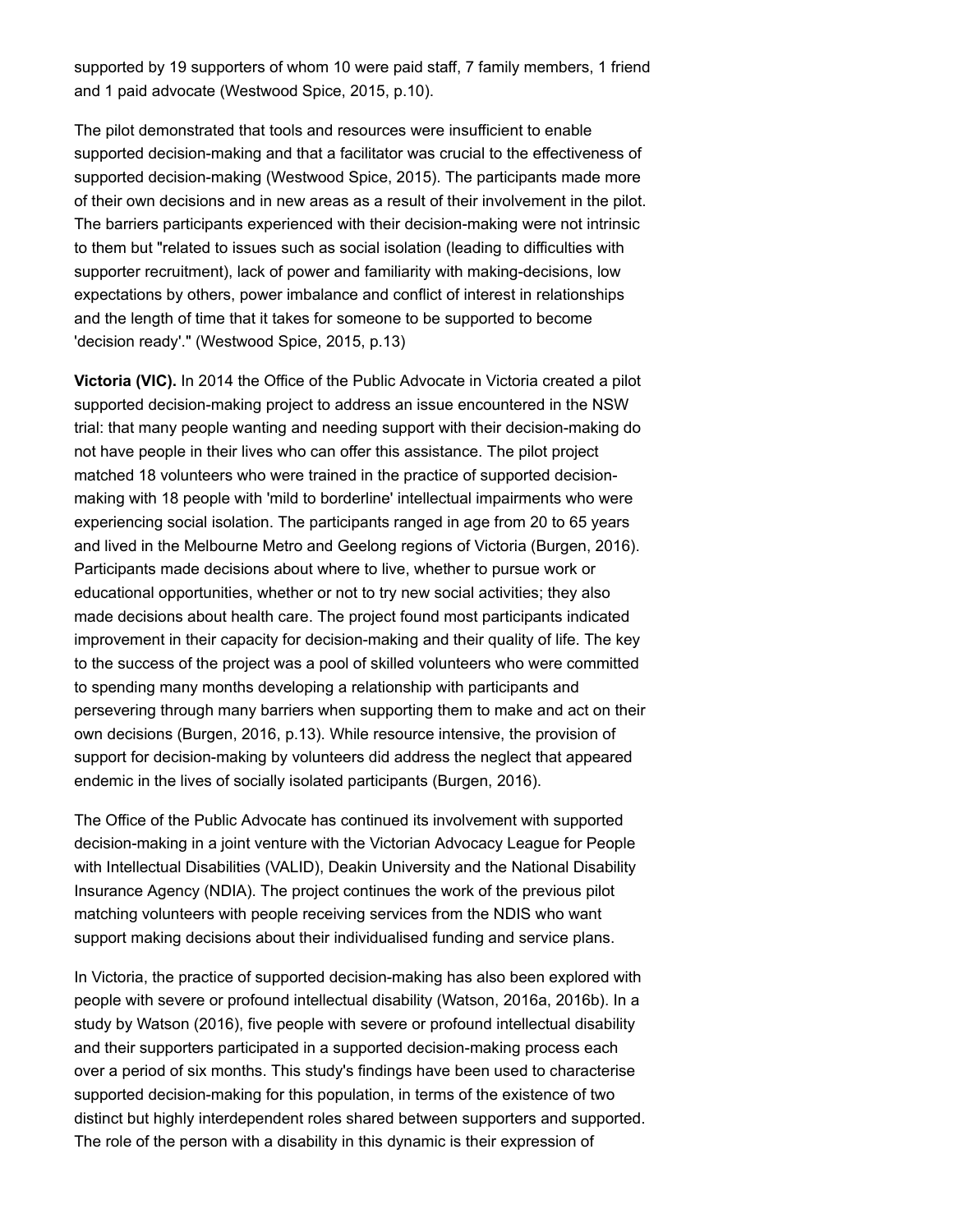preference, and the role of supporter is to respond to this expression of preference by acknowledging, interpreting and acting on this expression in some way. Several factors were found to underlie supporter responsiveness, providing a focus for practice and policy efforts for ensuring people with severe and profound disability receive appropriate support in decision-making (Watson, 2016).

#### **The Future Of Australian Supported Decision-Making Practice**

Concerns have been raised about the viability of supported decision-making in the current climate of limited resources in the disability sector in Australia. Particularly when there are high numbers of people who are socially isolated and without natural supporters (Brayley, 2011; Browning, 2011; Victorian Law Reform Commission, 2012). However, the introduction of the National Disability Insurance Scheme (NDIS), has the potential to better resource the disability service sector in Australia (Bigby, 2013). The NDIS is a new individualised budgeting system for eligible people with permanent and significant disability, their families and carers (NDIS, 2013). Supported decision-making has been discussed in the planning and roll out of the NDIS as a means by which people with cognitive impairment can be supported to remain in control of their financial packages and service delivery (ADACAS, 2013). The initial work done in developing and trialing supported decision making in Australia suggests the practice offers significant benefits to people receiving and providing support with decision making.

# **Emerging Research and Evidence-Based Practice in the United States**

The Burton Blatt Institute (BBI), the Kansas University Center on Developmental Disabilities (KUCDD), and Quality Trust for Individuals with Disabilities (QT) recently began a first-of-its kind five-year project to help address existing gaps in research on supported decision-making. They studied whether and the extent to which people with intellectual and developmental disability who use supported decision-making show associated increases in self-determination and improved life outcomes (Blanck & Martinis, 2015; Kohn et al., 2013; Shogren & Wehmeyer, 2015). The researchers hypothesize that a positive association between the use of supported decision-making and increased self-determination will lead to other measurable benefits in daily life, such as improved community-living outcomes (Schur, Kruse, & Blanck, 2013).

This research is the first attempt to systematically study these interrelationships and benefits. The research program also aims to identify best practices in supported decision-making that provide the best opportunities for enhanced quality of life for people with cognitive disabilities (Blanck & Martinis, 2015; James & Watts, 2014; Kohn, et al., 2013; Office of the Public Advocate, 2014; Shogren & Wehmeyer, 2015).

The growing international call for the use of supported decision-making has begun to make strides in the United States (Bach, 2014; Blanck & Martinis, 2015; Campanella, 2015; Kohn et al., 2013). In 2013, a young woman named Margaret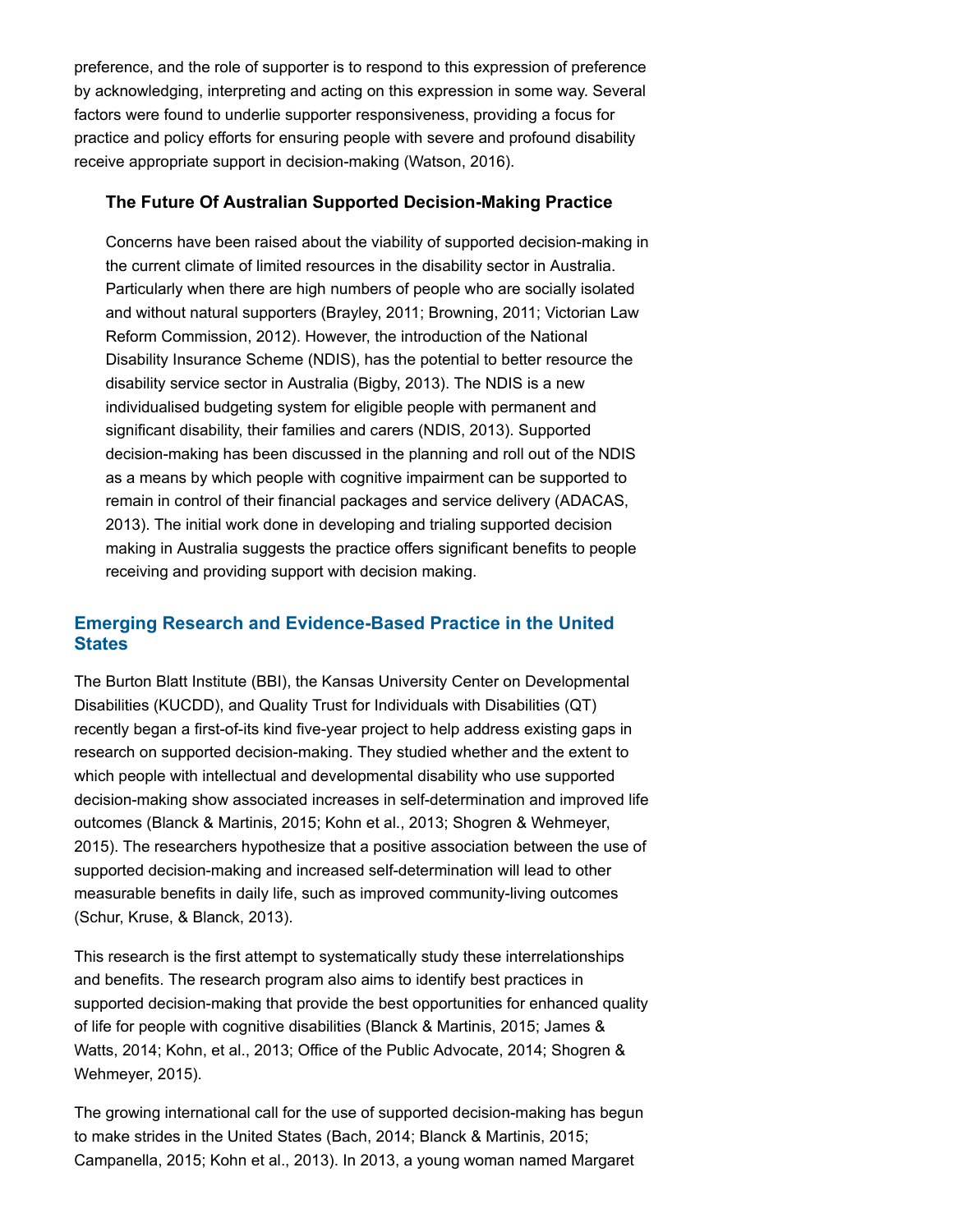"Jenny" Hatch won a year-long legal battle protecting her right to make her own life decisions using supported decision-making, instead of being subjected to a permanent, plenary guardianship (*Ross and Ross v. Hatch,* Circuit Court of Newport News, Virginia, Case No. CWF-120000-426, 2013). Like many people with cognitive disability, Jenny faced a guardianship petition challenging her right to make her own decisions. At the request of her parents, a court had ordered Jenny to be placed in temporary guardianship and to live in a group home, where they took away her cell phone and laptop, and would not let her visit with her friends (Hatch, 2015).

At the subsequent legal trial, Jenny won back her right to make her own decisions, including choices she had freely made prior to being placed under guardianship, such as where to work, what to do in her spare time, and who to see (Hatch, Crane, & Martinis, 2015).

Jenny's legal victory led to QT and BBI forming the "Jenny Hatch Justice Project" (JHJP), which is dedicated to protecting and advancing the legal rights of people with intellectual and developmental disability to make their own decisions using supported decision-making (Quality Trust for Individuals with Disabilities, 2013). In 2014, QT, BBI and KUCDD received funding from the U.S. Administration on Community Living to establish the National Resource Center on Supported Decision-Making (NRC-SDM), which serves as a clearinghouse for information, education, and research on supported decision-making (supporteddecisionmaking.com). The JHJP and NRC-SDM annually convene a national symposium bringing together people with intellectual and developmental disability, their families, supporters, professionals, advocates and others to discuss the legal, research, and practice actions needed to advance knowledge, acceptance, and use of supported decision-making.

The first symposium was held in Washington, D.C., in 2013. Among other core recommendations, symposium attendees reported that research is needed to determine the efficacy of and best practices for supported decision-making. This recommendation was consistent with those of leading U.S. and international organizations, which contend that a robust research agenda is needed to evaluate supported decision-making practices, prevalence, and outcomes (James & Watts, 2014; Kohn, et al., 2013; Office of the Public Advocate, 2014). The recently funded supported decision-making research project aims to address the existing gaps in research. There are two central studies to be undertaken. The first study is descriptive and examines whether and the extent to which the use of supported decision-making is associated with demographic and individual factors such as age, gender, disability type and severity, and socioeconomic status. It further examines environmental factors, such as opportunities for choice in residential placement, use of technology, and service provider policies and practices (Blanck, 2014). The research will additionally explore the effects of these variables on actual and perceived self-determination, daily choice in life activities and community living, and overall satisfaction with quality of life.

Individual and environmental levels of supported decision-making (and not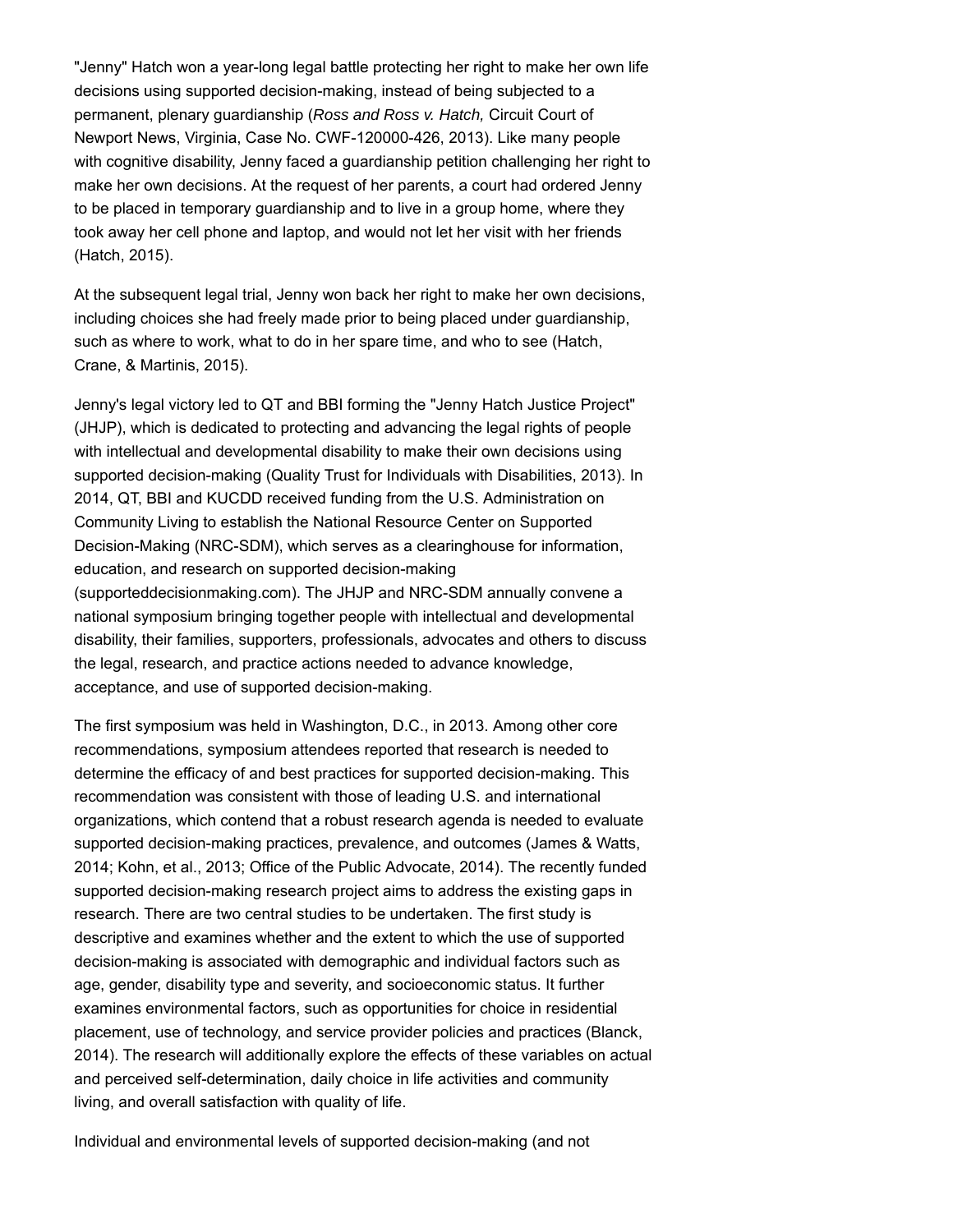individual mental capacity or legal capacity) will be assessed using the *Supported Decision Making Inventory System* (SDMIS), which is based on a social-ecological model of SDM as proposed by research partners Shogren and Wehmeyer (2015). The research will measure the association among personal and environmental factors and supported decision-making, and the degree to which personal and environmental factors mediate and moderate the relationship between legal decision-making status and supported decision-making. In addition, the project will examine the relationship between supported decision-making and perceived and actual self-determination, and the extent to which supported decision-making predicts overall life satisfaction and integrated community outcomes.

The second core study is experimental and will evaluate the efficacy of supported decision-making interventions, using the *Self-Determined Decision Making Model* (SDDMM). Using randomized control trials, this study explores the degree to which people with intellectual or developmental disability may be supported to engage in self-regulated problem solving, goal setting, and goal attainment pertaining to making decisions in their lives. The SDDMM is based on a similar instrument, the *Self-Determined Learning Model of Instruction* (SDLMI), which was developed and validated by researchers at the University of Kansas. This study examines whether and to what extent implementation of the SDDMM for people with intellectual or developmental disability is associated with their perceived and actual self-determination. In addition, the study explores the ways in which implementation of the SDDMM for people with intellectual or developmental disability improves engagement with supported decision-making.

Together, the two core studies will help to address whether and the extent to which supported decision-making is associated with increased self-determination, enhanced life and health outcomes, and greater community integration and participation. These initial studies will inform and guide researchers, practitioners, individuals, and their circle of supports and advocates, as to the development and use of future intervention-based research and practice in supported decisionmaking.

# **The Danger Zone: Ensuring Supported Decision-Making Protects Autonomy**

There is no doubt that Article 12 of the CRPD has driven a paradigm shift in the way decision-making capacity is conceptualized for those with cognitive disability – affirming the full and equal legal right to not only make decisions, but to have the necessary support to do so. Despite this shift, there is a concern that notwithstanding signatory nations' "best intentions"; there is an impending danger, that in the rush to operationalize supported decision-making, the objective of Article 12 may be lost.

Without close attention to the mechanics of how supported decision-making is implemented, there is a risk that it will become another tick box exercise, more to serve a bureaucratic purpose than to provide genuine choice and control for people with disability. Articulating this concern, a focus group participant at the Future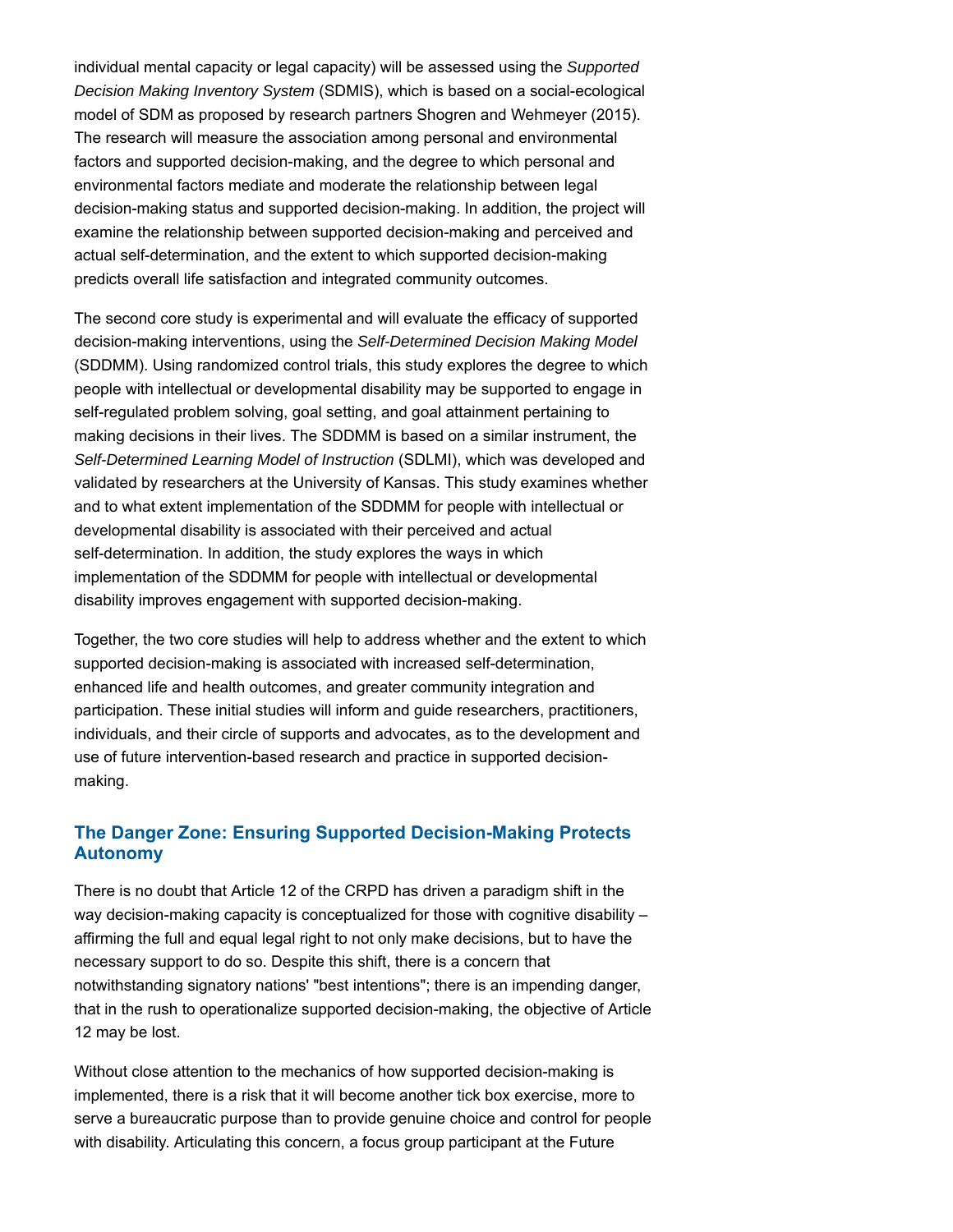Directions in Supported Decision-Making Research Symposium (15 July 2015) that inspired this article said, "I think we are at risk of supported decision-making becoming another thing that services are just required to do, like planning. There is no real focus on how and why, just that it is done". Another participant replied to this comment with, "Yes, I think you're right… there needs to be focus on the how. How do we really work out what people want? A written plan or a supported decision-making agreement is well and good, but how do we get there?" This expressed lack of focus on the operationalization of supported decision-making is increasingly being raised in the literature. As argued by Bigby et al., "there is little evidence on what works in terms of ensuring the will, preference and rights of people with cognitive disability are actually at the centre of decision-making" (Bigby, Whiteside, & Douglas, 2015 p.9)

Although symposium participants expressed concern around a lack of direction regarding the operationalization of supported decision-making generally, their concern was particularly focused on people with high and complex support needs. In referring to this group, a focus group participant used a colourful metaphor to describe their exclusion. "These people are in real danger of not receiving an invitation to the party, and if they do, it will be tokenistic, you know… I'm pretty sure they won't be asked to dance". Symposium participants responded to this comment, suggesting that there may be lessons to be learned from past self-determination movements such as self-advocacy and person-centred practice. As is the case for supported decision-making, to date, these movements have been dominated by people with mild, as opposed to more severe cognitive disability. As articulated by one of the symposium participants "I think we are once again leaving a whole group of people out. We've been there before. Like with planning. For these people it's different, and it's not easy. I don't know, perhaps they will always be in the too hard basket". **2**

There is a shallow evidence base around how best to hear the preferences of people with more complex support needs. Some may argue that the promises embedded in Article 12, regarding supported decision-making may not be relevant to this group. This argument is often centered on the inability of people with severe or profound cognitive disability to understand and process information rationally, engage in purposive behaviour, or communicate preference intentionally. Due to the highly dependent nature of their lives, for them, autonomous decision-making is challenging. However, if Australia and other signatory nations to the CRPD are to live up to their obligations under Article 12, significant questions need to be asked. These questions are centred around how best to support people with severe to profound intellectual disability to have their will and preference drive decisions made about them rather than what is perceived to be in their best interest.

The challenges of responding to the expression of will and preference for people with severe or profound cognitive disability, are well documented in the literature. The expression of preference, choice and therefore self-determination for this group is rarely straightforward. This demands dedicated time and attention (Finlay, Walton, & Antaki, 2008; Grove, Bunning, Porter, & Olsson, 1999; Hogg, Reeves, Roberts, & Mudford, 2001). However, if we are to live up to our obligations we need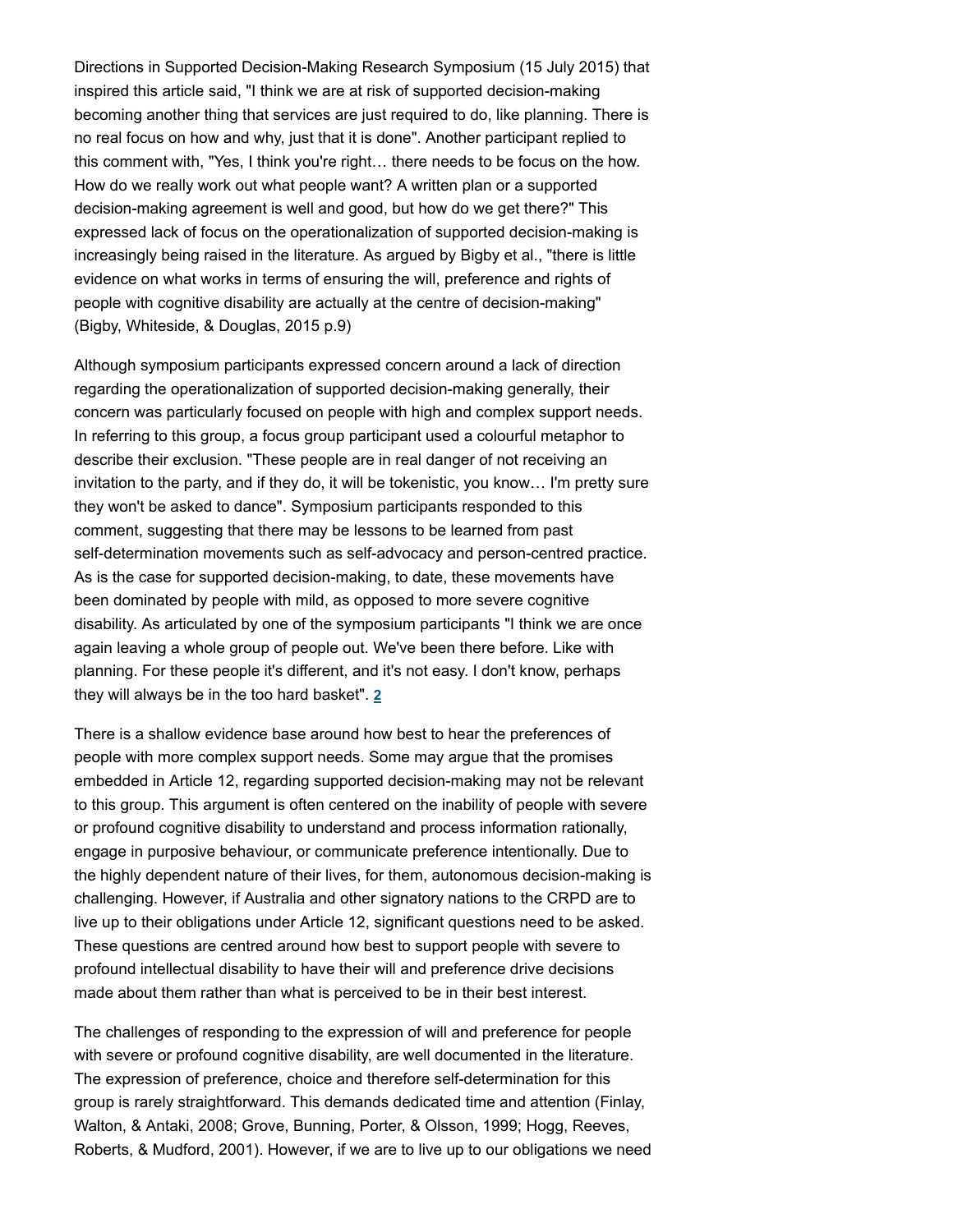to radically reframe the debate (Quinn, 2010 p.2).

Beamer and Brook's (2001) early characterization of supported decision-making suggests that the process of decision-making support should not be defined in terms of capacity but rather in terms of the quality and quantity of support available to the person being supported.

The starting point is not a test of capacity, but the presumption that every human being is communicating all the time and that this communication will include preferences. Preferences can be built up into expressions of choice and these into formal decisions. From this perspective, where someone lands on a continuum of capacity is not half as important as the amount and type of support they get to build preferences into choices (Beamer & Brookes, 2001 p.4).

For signatory nations to live up to their obligations under Article 12 of the UNCRPD, they need to take care, to ensure all citizens are considered when developing legislation, policy and practice guidelines around supported decisionmaking. This includes those who historically, have not been invited to the self-determination "party".

There remains much work to be done to discover how supported decision-making is best implemented. Bigby et al. recently noted that "there is little evidence on what works in terms of ensuring the will, preference and rights of people with cognitive disability are actually at the centre of decision-making" (Bigby et al., 2015 p.9). More evidence needs to be gathered on how to meaningfully and accurately discover an individual's will and preference and how that process can become part of service provision and other more formal structures. In addition, more information is needed on how to realise an individual's will and preference, especially in difficult situations where the decision may pose some harm to the individual or where an individual may be expressing one preference for the immediate-term which conflicts with their longer-term will or goals. Scholars have begun to explore these areas Flynn & Arstein-Kerslake, 2014a; Flynn & Arstein-Kerslake 2014; Gooding 2015) and much work remains to be done. More robust knowledge in these areas will allow us to ensure that supported decision-making is used in the manner which most thoroughly fosters autonomy and well-being.

#### **Conclusion**

At its core, supported decision-making is about taking the time to listen and communicate. For some people, including some people with cognitive disability, this may mean more time spent for the processing of information and for effective reciprocal communication between parties. As we have outlined in this article, research is underway to discover how best to achieve such supported decisionmaking, yet more is needed.

Our concern in this field is two-fold: that the research conducted in the area is conducted in such a way that does not foster the participation and autonomy rights of people with cognitive disability; and that the practice of supported decision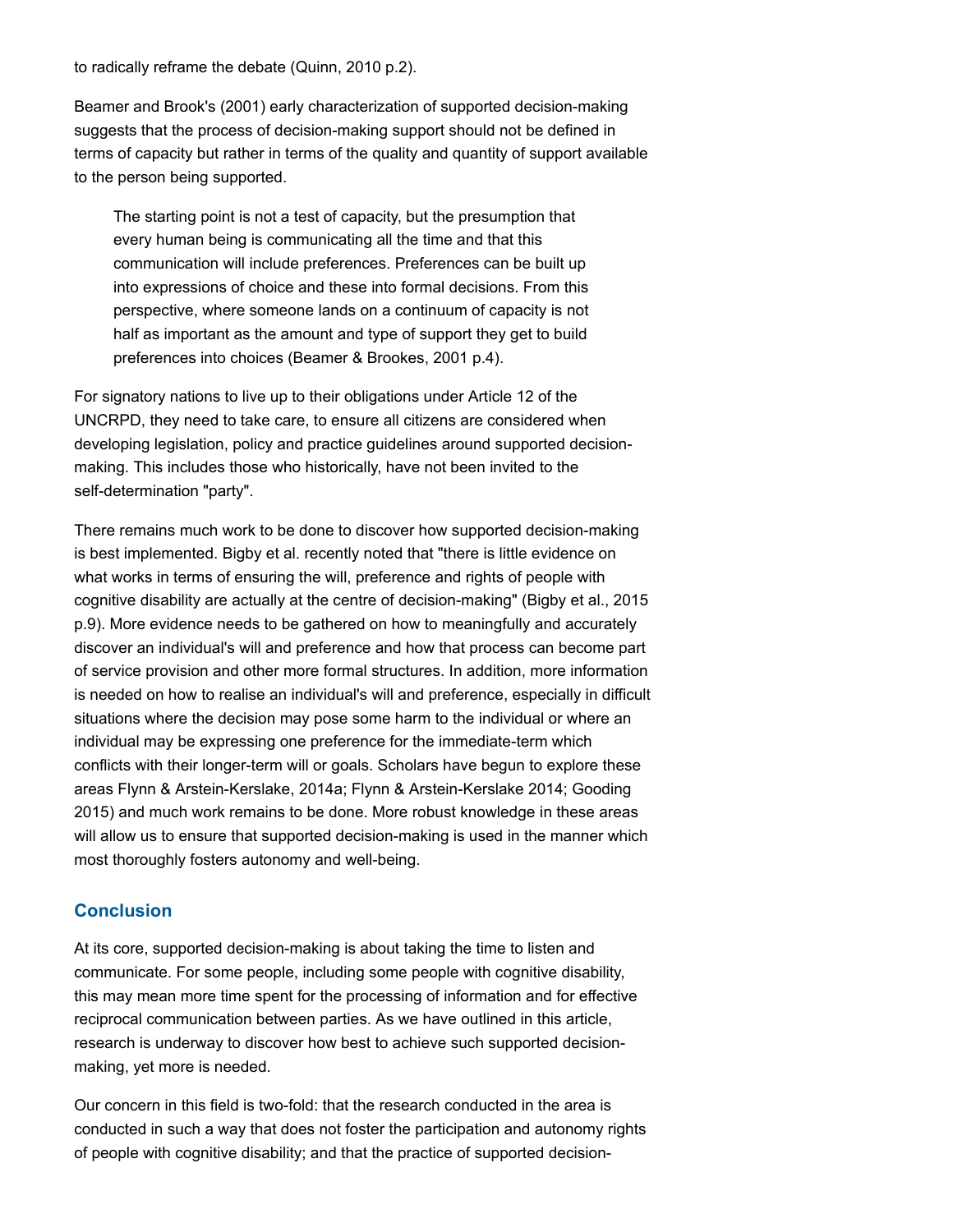making is co-opted by service providers and becomes merely positive rhetoric as opposed to transformative practice. One way to help avoid both of these potential pit-falls is to ensure that people with cognitive disability are guiding the design and practice of research as well as of the implementation of supported decisionmaking.

Research and practice in this area began in Canada over 25 years ago. After the CRPD, Australia and the United States are now engaged in similar work, which is guided by the principles of the CRPD. It seems imminent that these jurisdictions will continue to progress work in this area and that others will soon follow. We hope that this article has provided information on supported decision-making research and practice that currently exists and that our cautionary notes will be heeded for future work in these jurisdictions and elsewhere.

#### **References**

- ACT Disability, Aged and Carer Advocacy Service. (2013). Spectrums of support: A report on a project exploring supported decision making for people with disabilities in the ACT. Canberra: Author.
- Advocacy for Inclusion (2012). Supported Decision Making, Legal Capacity and Guardianship. Implementing Article 12 of the Convention on the Rights of Persons with Disabilities in the Australian Capital Territory.
- Antaki, C., Finlay, W., Walton, C., & Pate, L. (2008). Offering choices to people with intellectual disabilities: an interactional study. *J Intellect Disabil Res, 52*(12), 1165-1175. https://doi.org/10.1111/j.1365-2788.2008.01101.x
- Archer, J. L. (2014). Rivers, Rights & Reconciliation in British Columbia: Lessons Learned from New Zealand's Whanganui River Agreement. Available at SSRN 2374454 https://doi.org/10.2139/ssrn.2374454
- Arstein-Kerslake, A. (2014). An empowering dependency: exploring support for the exercise of legal capacity. *Scandinavian Journal of Disability Research, ahead-of-print*, 1-16.
- Arstein-Kerslake, A. (2014a). Restoring Voice to People: Realizing the Right to Equal Recognition Before the Law of People with Cognitive Disabilities, Doctoral Thesis in Law (PhD, Law). *National University of Ireland, Galway(NUIG)*.
- Australian Law Reform Commission (2014). Equality, Capacity and Disability in Commonwealth Law. Canberra: Author.
- Bach, M. (June/July 1998). Securing Self-Determination: Building the Agenda in Canada. *TASH Newsletter*. Retrieved from http://www.communitylivingbc.ca /what\_we\_do/innovation/pdf/Securing\_the\_Agenda\_for\_Self-Determination.pdf
- Bach, M. & Kerzner, L. (2010). A New Paradigm for Protecting Autonomy and the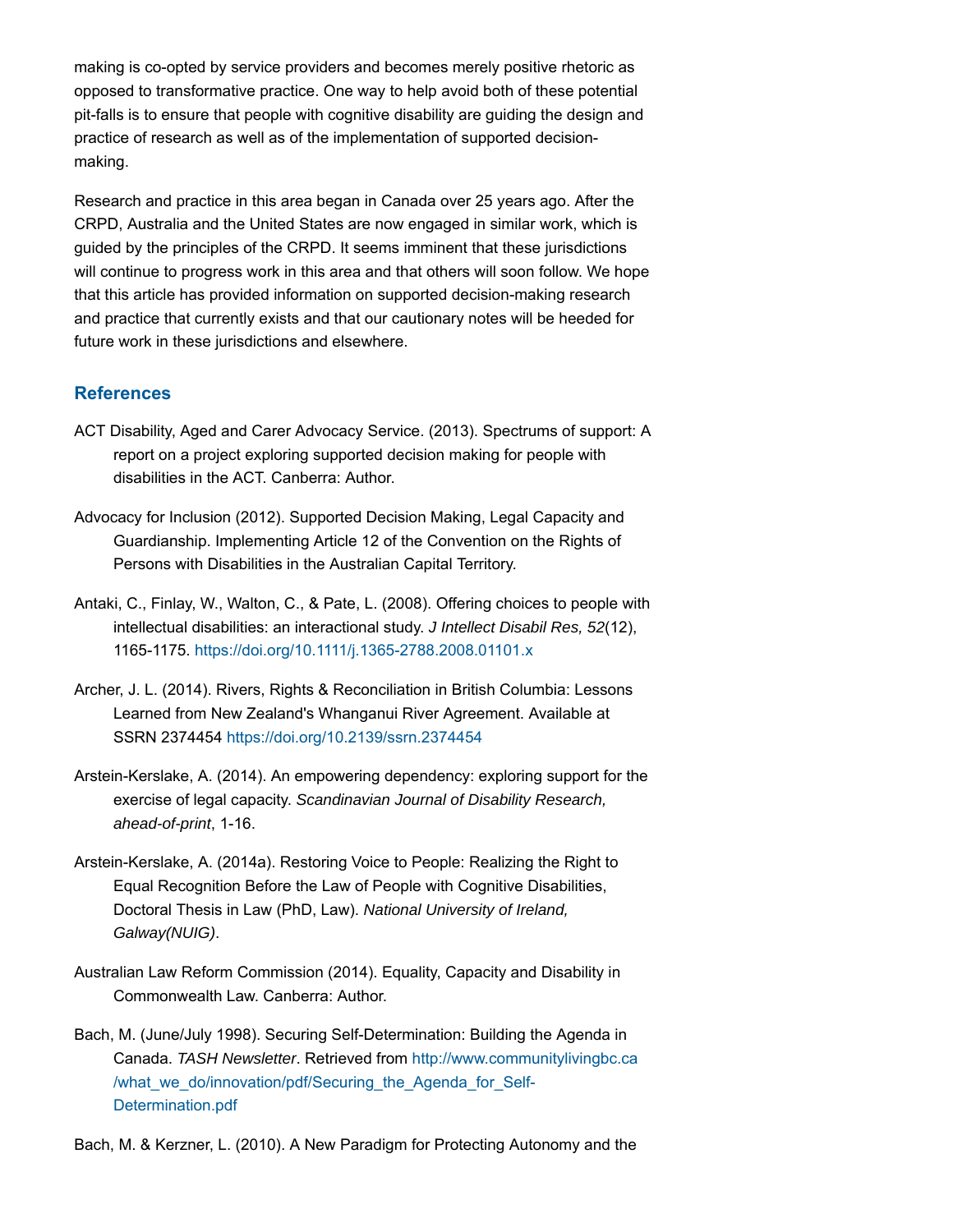Right to Legal Capacity*. Prepared for the Law Commission of Ontario, October 2010*. Retrieved from http://www.lco-cdo.org/en/disabilities-call-forpapers-bach-kerzner

- Bach, M. (2014). Supported Decision Making: Evolution of an idea and Canadian experience PowerPoint presentation*, Canadian Association for Community Living*, 3(2), 75-91. Retrieved from http://www.bbi.syr.edu/news\_events /news/2014/03/Bach.ppt
- Beamer, S., & Brookes, M. (2001*). Making decisions. Best practice and new ideas for supporting people with high support needs to make decisions*. London: Values into Action.
- Berg, J. (2007). Of Elephants and Embryos: A Proposed Framework for Legal Personhood. *Hastings Law Journal, 59*, 369.
- Bigby, C., Whiteside, M. & Douglas, J. (2015). Supporting People with Cognitive Disabilities in Decision Making – Processes and Dilemmas. Melbourne: Living with Disability Research Centre, La Trobe University. Retrieved from http://apo.org.au/files/Resource /final\_full\_report\_for\_support\_for\_decision\_making\_dilemmas\_and\_challenges\_6\_june\_2015\_0.pdf
- Blanck, P. (2014). *eQuality: The Struggle for Web Accessibility by People with Disabilities*. NY: Cambridge University Press. https://doi.org/10.1017 /CBO9781107280151
- Blanck, P., Waterstone, M., Myhill, N. & Siegal, C. (2014). Disability Civil Rights Law and Policy: Case and Materials 3rd ed.. Minneapolis: West Publishers.
- Blanck P., & Martinis, J. G. (2015). The right to make choices: The national resource center for supported decision-making. *Inclusion, (3)1*, 24-33. https://doi.org/10.1352/2326-6988-3.1.24
- Bodnar, F. & Coflin, J. (2003). *Supported Decision Making Training Manual*. Saskatoon: Saskatchewan Association for Community Living.
- Boyce, W., Tremblay, M., McColl, M.A., Bickenbach, J., Crichton, A., Andrews, S., Gerein, N. & D'Aubin, A. (2001). A Seat at the Table. Persons with Disabilities and Policy Making. Montreal: McGill-Queen's University Press.
- Brayley, J. (2009). Supported Decision Making in Australia. *Notes from a Presentation to the Victorian Office of the Public Advocate in Melbourne, Australia* on 14 December, 2009.
- Browning, M., Bigby, C. & Douglas, J. (2014). Supported decision making: understanding how its conceptual link to legal capacity is influencing the development of practice. *Research and Practice in Intellectual and Developmental Disabilities*, *1(1),* 34-45. https://doi.org/10.1080 /23297018.2014.902726

Burgen, B. (2016). Reflections on the Victorian Office of the Public Advocate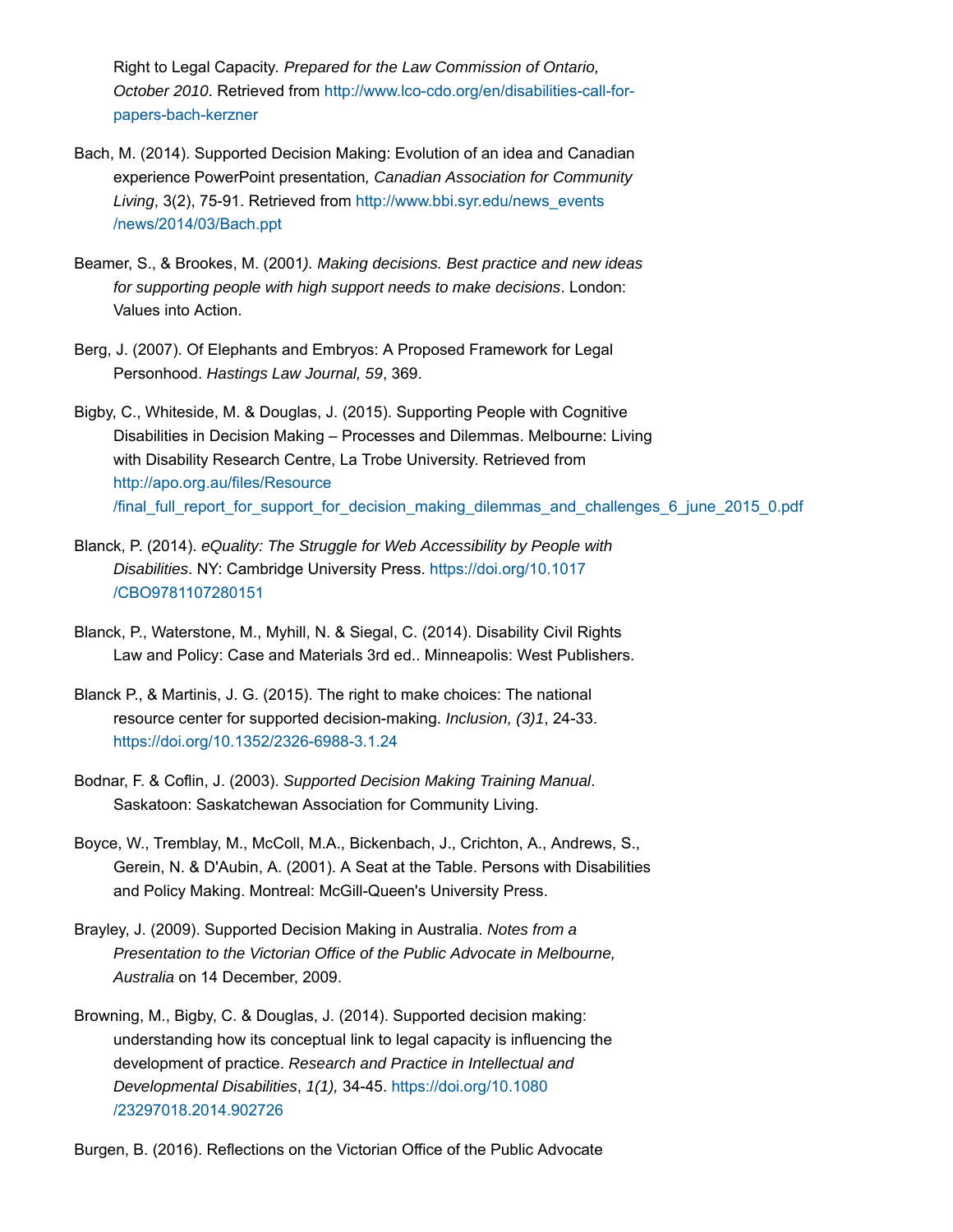supported decision-making pilot project. *Research and Practice in Intellectual and Developmental Disabilities*, 3(2), 165-181. https://doi.org/10.1080 /23297018.2016.1199969

- CACL (2013). Definitions and Terminology. Retrieved from: http://www.cacl.ca /about-us/definitions-terminology
- CACL Task Force (1992). Report of the CACL Task Force on Alternatives to Guardianship. August, 1992.
- Campanella, T. (2015). Supported decision-making in practice. *Inclusion, 3(1),* 35-39. https://doi.org/10.1352/2326-6988-3.1.35
- Carney, T. (2012). Guardianship, Citizenship, & Theorizing Substitute-decision making Law. In I. Doron & A. Soden (Eds.), Beyond Elder Law: New Directions in Law and Ageing. (pp.1-17). Springer Verlag. https://doi.org /10.1007/978-3-642-25972-2\_1
- Carter, B. & Chesterman, J. (2009). Supported decision-making: background and discussion paper.
- Chesterman, J. (2010). The Review of Victoria's Guardianship Legislation: State Policy Development in an Age of Human Rights. *Australian Journal of Public Administration, 69(1),* 61-65. https://doi.org/10.1111 /j.1467-8500.2010.00670.x
- Clarke, J., Newman, J., & Westmarland, L. (2007). The antagonisms of choice: New Labour and the reform of public services. Social Policy and Society, 7, 245–53.
- Damasio, A. (2010). *Self Comes to Mind: Constructing the Conscious Brain*. New York: Pantheon Books.
- Dhanda, A. (2007). Legal Capacity in the Disability Rights Convention: Stranglehold of the Past or Lodestar for the Future? *Syracuse Journal International Law and Commerce*, *34,* 429-462.
- Finlay, M., Walton, C., & Antaki, C. (2008). Promoting choice and control in residential services for people with learning disabilities. *Disability & Society, 23(4),* 319-360. https://doi.org/10.1080/09687590802038860
- Flynn, E. & Arstein-Kerslake, A. (2014). The Support Model of Legal Capacity: Fact, Fiction, or Fantasy? *Berkeley Journal of International Law, 32(1),* 124-143.
- Flynn, E. & Arstein-Kerslake, A. (March 2014). Legislating Personhood: Realising the Right to Support in Exercising Legal Capacity. *International Journal of Law in Context*, *10(1),* 81-104. https://doi.org/10.1017/S1744552313000384
- Gooding, P. (2012). Supported Decision Making: A Rights-based Disability Concept and Its Implications for Mental Health Law*. Psychiatry, Psychology and Law*,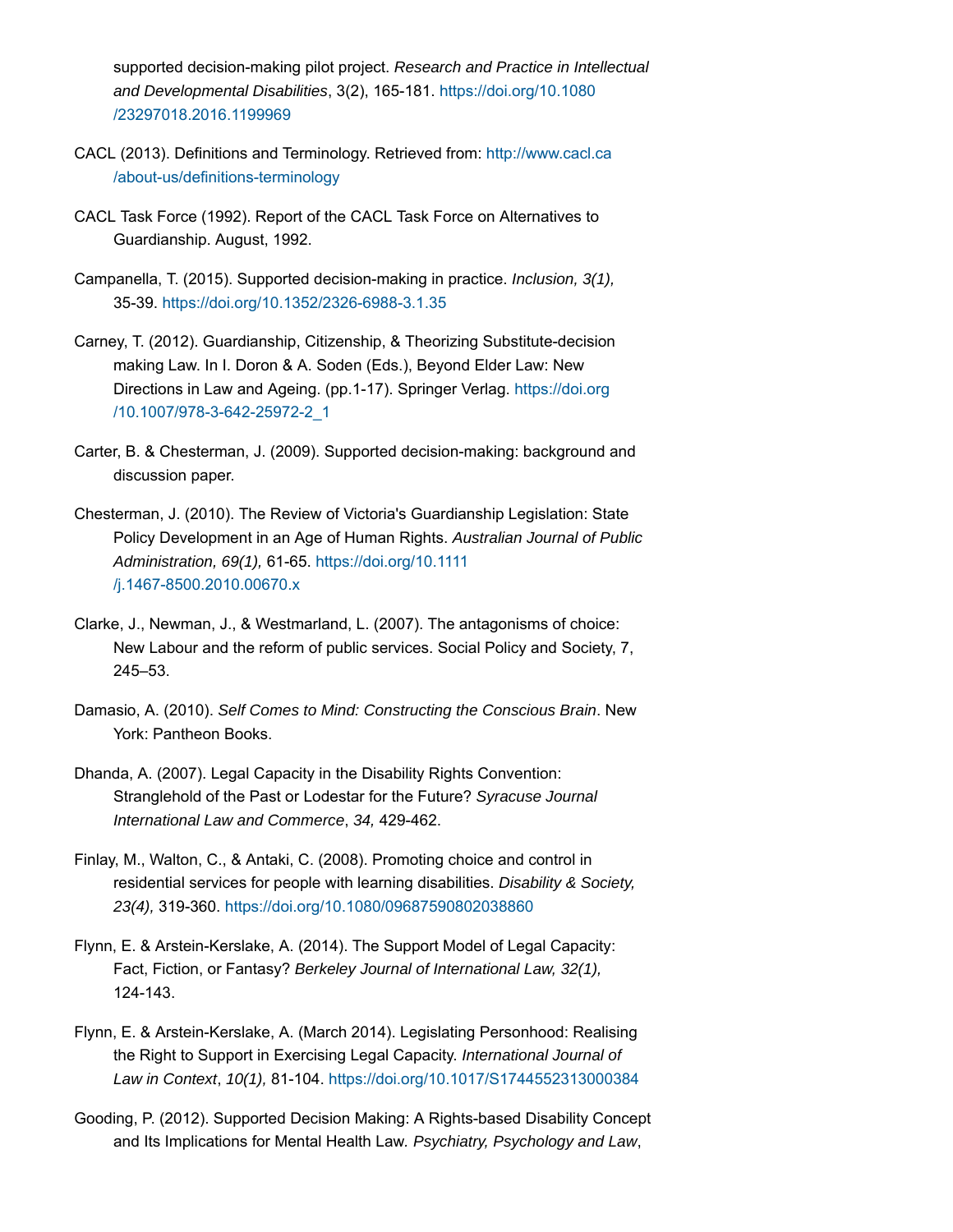20(3), 431-451. https://doi.org/10.1080/13218719.2012.711683

- Gooding, P. (2015). Navigating the 'Flashing Amber Lights' of the Right to Legal Capacity in the United Nations Convention on the Rights of Persons with Disabilities: Responding to Major Concerns. *Human Rights Law Review, 15(1),* 45-71. https://doi.org/10.1093/hrlr/ngu045
- Gordon, C. (2012c). The Representation Agreement Act British Columbia. The Right to Supported Decision Making in Canada*. Notes from a presentation for the International Conference on Good Policies for Persons with Disabilities 22-23 January 2012 in Vienna, Austria*. Retrieved from: http://www.nidus.ca /PDFs/Nidus\_Presentation\_Intl\_Accessibility\_Summit\_2012.pdf
- Gordon, R.M. (2000). The Emergence of Assisted (Supported) Decision-Making in the Canadian Law of Adult Guardianship and Substitute Decision-Making. *International Journal of Law and Psychiatry, 23(1),* 61-77. https://doi.org /10.1016/S0160-2527(99)00034-5
- Gordon, R.M. (2012a). *The 2012 Annotated British Columbia Incapacity Planning Legislation, Adult Guardianship Act and Related Statutes*. Toronto: Carswell.
- Green, F. (1946). Corporations as Persons, Citizens, and Possessors of Liberty, *University of Pennsylvania Law Review, 94(2),* 202. https://doi.org/10.2307 /3309513
- Griffith, G., & Hutchinson, L. (2013). "I'm not a patient, I'm a person": The Experiences of Individuals With Intellectual Disabilities and Challenging Behavior—A Thematic Synthesis of Qualitative Studies *Clinical Psychology: Science and Practice, 20*(4).
- Grove, N., Bunning, K., Porter, J., & Olsson, C. (1999). See what I mean: interpreting the meaning of communication by people with severe and profound intellectual disabilities. *Journal of Applied Research in Intellectual Disabilities, 12(3),* 190-203. https://doi.org/10.1111 /j.1468-3148.1999.tb00076.x
- Harker-Longton, W., & Fish, R. (2002). 'Cutting doesn't make you die': One woman's views on the treatment of her self-injurious behavior. Journal of Intellectual Disabilities, 6, 137–151. https://doi.org/10.1177 /146900470200600203
- Harpur, P. (2012). Embracing the new disability rights paradigm: The importance of the Convention on the Rights of Persons with Disabilities. *Disability and Society*, *27(1),* 1-14. https://doi.org/10.1080/09687599.2012.631794
- Hatch, J. (2015). My story. *Inclusion, 3(1),* 34. https://doi.org/10.1352 /2326-6988-3.1.34
- Hatch M., Crane S., & Martinis, J.G. (2015). Unjustified isolation is discrimination: The *Olmstead* case against overbroad and undue organizational and public guardianship. *Inclusion, (3)2,* 65-74 https://doi.org/10.1352/2326-6988-3.2.65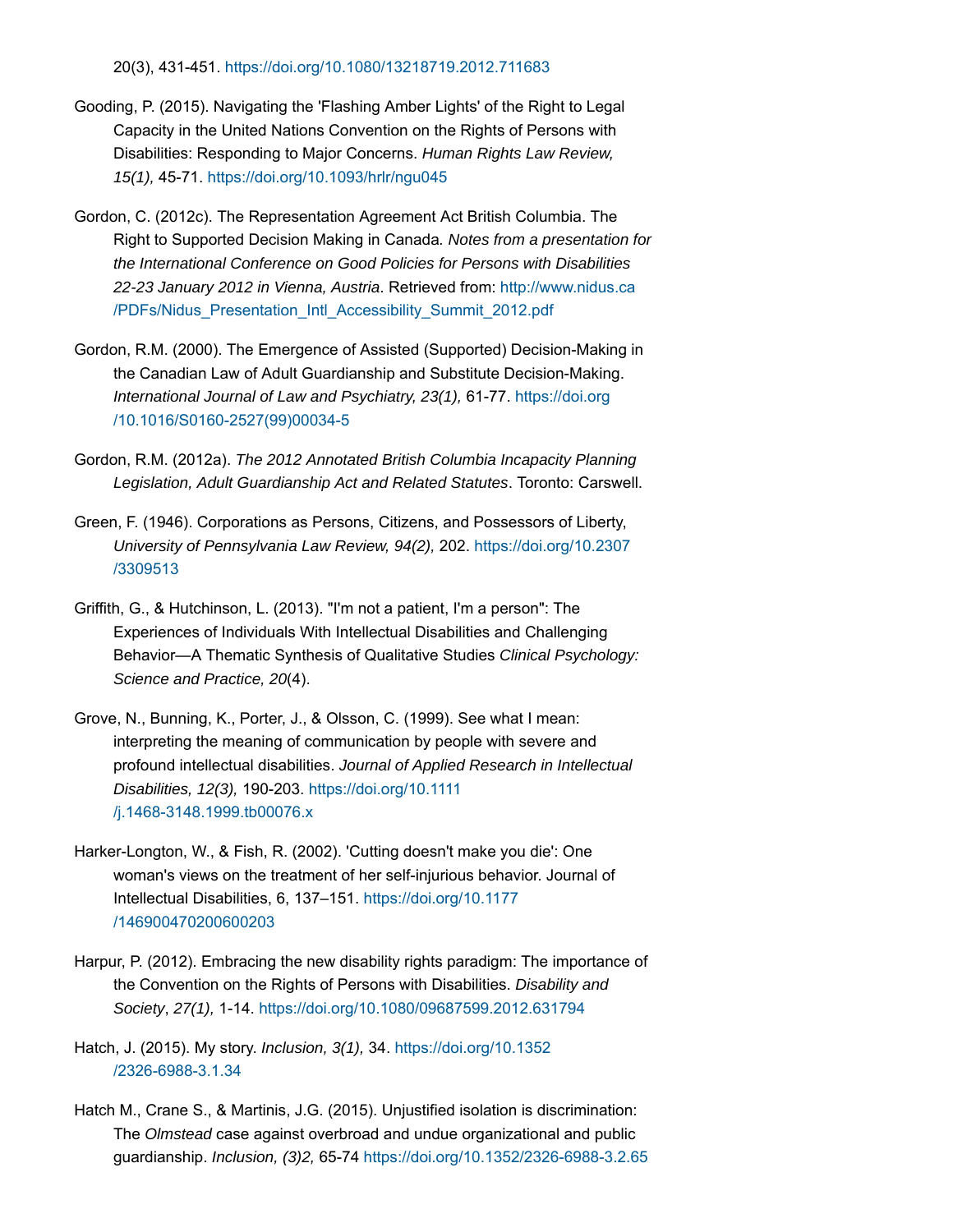- Hogg, J., Reeves, D., Roberts, J., & Mudford, O. (2001). Consistency, context and confidence in judgements of affective communication in adults with profound intellectual and multiple disabilities. *Journal of Intellectual Disability Research*, 45(1), 18-29. https://doi.org/10.1111/j.1365-2788.2001.00289.x
- James, K., & Watts L. (2014). Understanding the lived experiences of supported decision-making in Canada. *Commissioned by the Law Commission of Ontario*. Retrieved from: http://www.lco-cdo.org/capacity-guardianshipcommissioned-paper-ccel.pdf
- Kayess, R. & French, P. (2008). Out of Darkness into Light? Introducing the Convention on the Rights of Persons with Disabilities. *Human Rights Law Review,* 8(1), 1-34. https://doi.org/10.1093/hrlr/ngm044
- Kerzner, L. (2009). Embracing Supported Decision-Making: Foundations for a New Beginning. *Unpublished*.
- Kerzner, L. (2011). Paving the way to Full Realization of the CRPD's Rights to Legal Capacity and Supported Decision-Making: A Canadian Perspective. Prepared for *In From the Margins: New Foundations for Personhood and Legal Capacity in the 21st Century. University of British Columbia, Canada April 2011*.
- Kohn, N. A., Blumenthal, J., & Campbell, A. (2013). Supported decision-making: A viable alternative to guardianship? *Penn State Law Review, 117*(4), 1111-1157.
- Kohn, N.A., Blumenthal, J. A. & Campbell, A.T. (2013). Supported decision making: a viable alternative to guardianship? *Penn State Law Review,* 117(4), 1111-1157.
- Lehrer, Jonah (2009). *How We Decide*. New York: Houghton Miflin Harcourt Publishing Company.
- Lewis, O. (2010). The Expressive, Educational and Proactive Roles of Human Rights: An Analysis of the United Nations Convention on the Rights of Persons with Disabilities. In B. McSherry & P. Weller (Eds*.), Rethinking Rights-Based Mental Health Laws. Oxford & Portland, Oregon: Hart Publishing*, 97 – 128.
- Lord, J.E., Suozzi, D. & Taylor, A.L. (2010). Lessons from the Experience of U.N. Convention on the Rights of Persons with Disabilities: Addressing the Democratic Deficit in Global Health Governance. *Journal of Law, Medicine and Ethics,* 38(3), 564-579. https://doi.org/10.1111/j.1748-720X.2010.00512.x
- Mackay, D. (2007). The United Nations Convention on the Rights of Persons with Disabilities. *Syracuse Journal of International Law and Commerce*, *34(2),* 323-331.
- Mackenzie, C. & Stoljar, N. (eds.) (2000). *Relational Autonomy: Feminist Perspectives on Autonomy, Agency and the Social Self*. New York: Oxford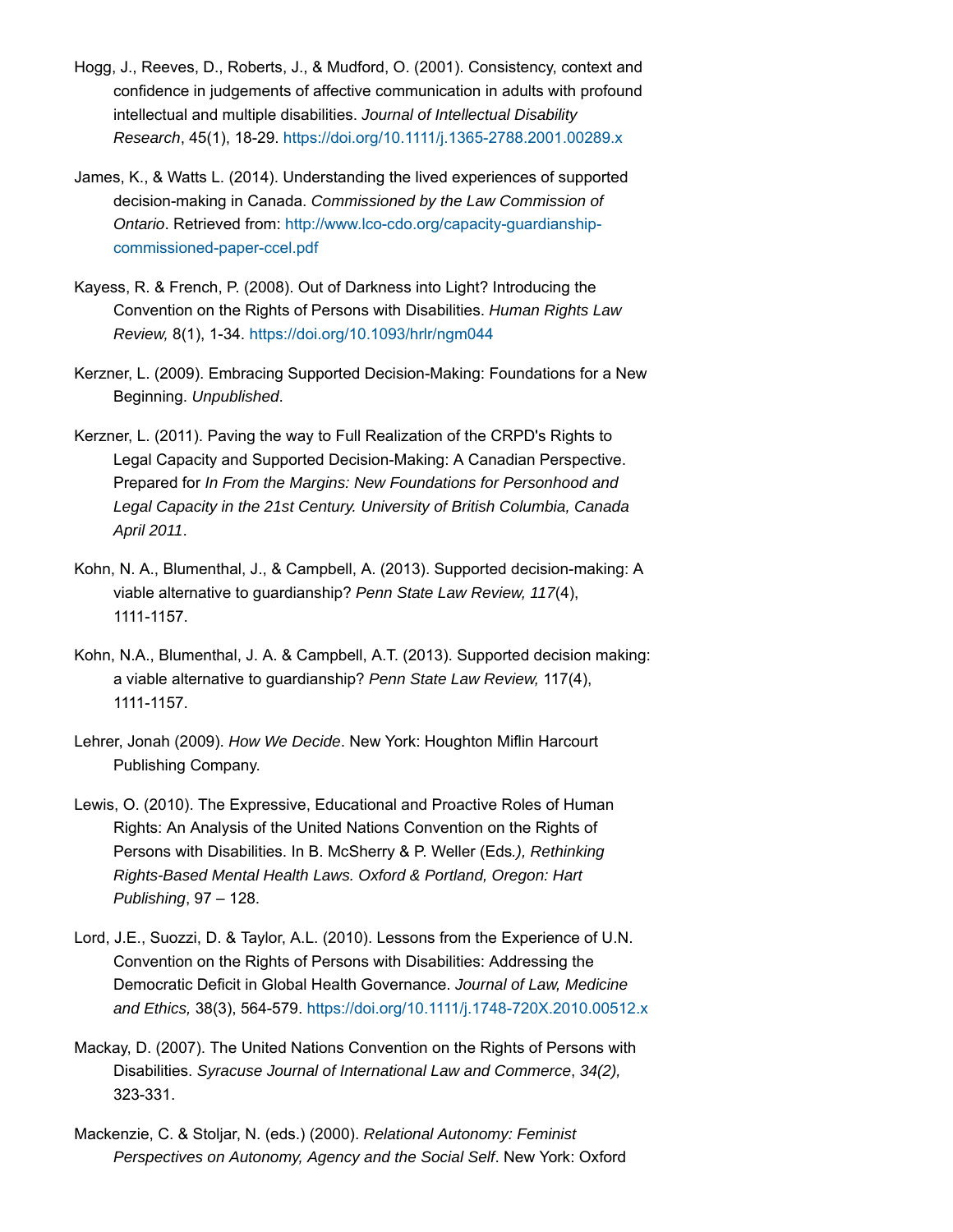University Press.

Minkowitz, T. (2010). Abolishing Mental Health Laws to Comply with the Convention on the Rights of Persons with Disabilities. In McSherry B. & Weller, P. (eds.) (2010). *Rethinking Rights-Based Mental Health Laws, Oxford & Portland, Oregon: Hart Publishing*, 151-177.

National Disability Insurance Scheme Act 2013 (No. 20, 2013) (Cth). Australia.

National Resource Centre for Supported Decision-Making. See supporteddecisionmaking.org

New South Wales Legislative Council Standing Committee on Social Issues (2010). Substitute Decision-Making for People Lacking Capacity. Report no 43.

Office of the Public Advocate (Victoria) (2009). Supported decision making: Background and discussion paper. Retrieved from: http://www.publicadvocate.vic.gov.au/our-services/publicationsforms/research-reports/supported-decision-making/discussion-papers /58-supported-decision-making-background-and-discussion-paper.

- Office of the Public Advocate (South Australia) (2012). Annual Report 2011-2012: Promoting Rights and Interests: Supported Decision Making.
- Oliver, M. (2013) The social model of disability: Thirty years on. *Disability & Society*, 28(7), 1024-6. https://doi.org/10.1080/09687599.2013.818773
- Purcal, C., Fisher, K. R., & Laragy, C. (2014). Analysing Choice in Australian Individual Funding Disability Policies. *Australian Journal Of Public Administration*, *73*(1), 88-102. https://doi.org/10.1111/1467-8500.12063
- Quality Trust for Individuals with Disabilities (2013). Supported Decision-making: An Agenda for Action 2013 Symposium. Retrieved from http://jennyhatchjusticeproject.org/node/264
- Quinn, G. (2010). Personhood and Legal Capacity Perspectives on the Paradigm Shift of Article 12 CRPD. *HPOD Conference Harvard Law School 20 February 2010*. Retrieved from http://www.nuigalway.ie/cdlp/documents /publications/Harvard Legal Capacity gq draft 2.doc
- Quinn, G. (2011). Rethinking Personhood: New Directions in Legal Capacity Law and Policy or How to Put the 'Shift' back into 'Paradigm Shift'. Key note address at *In From the Margins: New Foundations for Personhood and Legal Capacity in the 21st Century. University of British Columbia Canada April 29 2011*.
- Rasmussen, M. & Lewis, O. (2006). Introductory Note to the United Nations Convention on the Rights of Persons with Disabilities. *International Legal Materials, 46,* 441 – 442.

Rehbinder, M. (1970-1971), Status, Contract, and the Welfare State. Stanford Law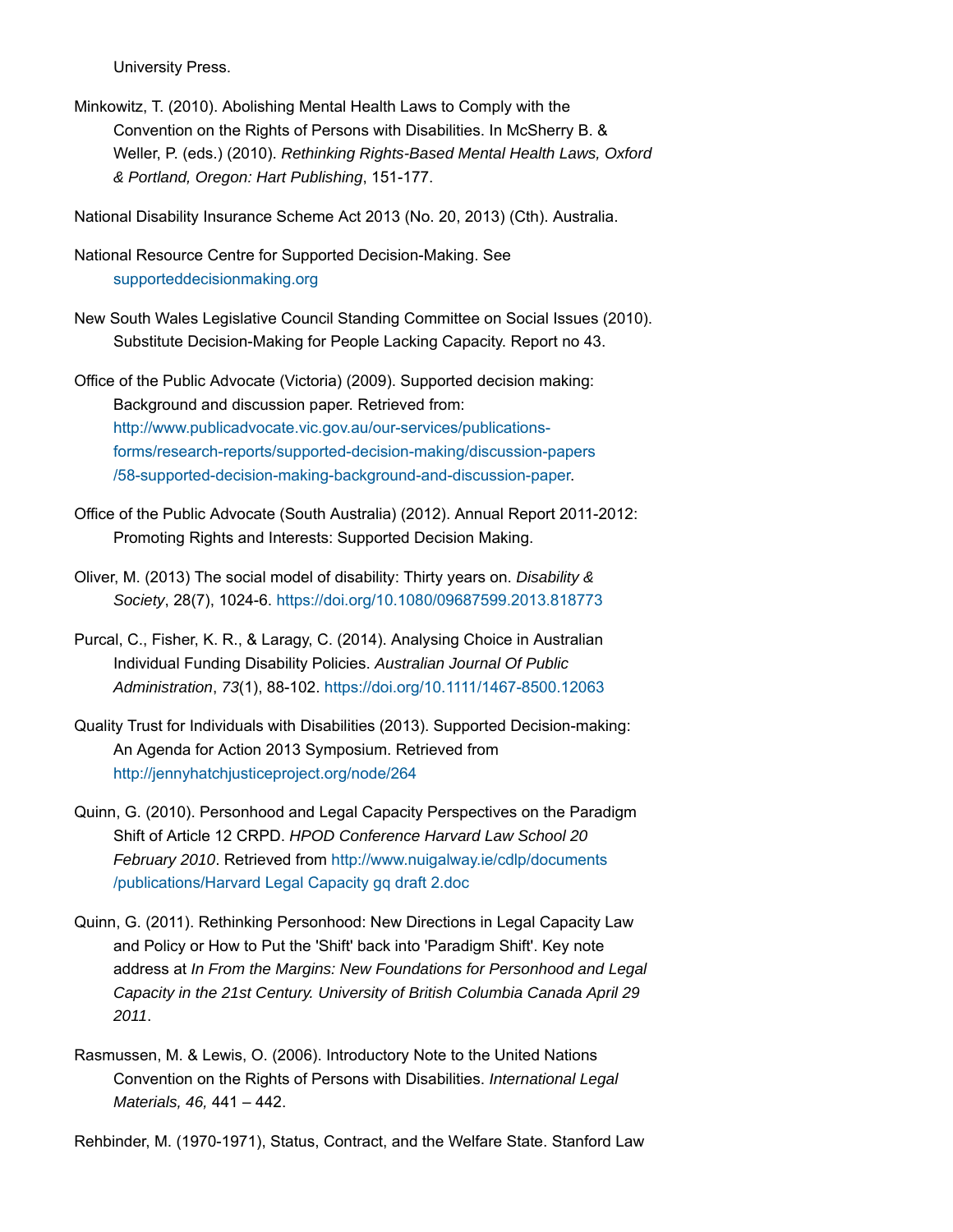Review, 23, 941. https://doi.org/10.2307/1227894

- Ross and Ross v. Hatch, Case No. CWF-120000-426 (2013). *Circuit Court of Newport News*. Retrieved from http://jennyhatchjusticeproject.org/trial.
- Ruef, M. B., & Turnbull, A. P. (2002). The perspectives of individuals with cognitive disabilities and/or autism on their lives and their problem behavior. Research and Practice for Persons with Severe Disabilities, 2, 125–140. https://doi.org /10.2511/rpsd.27.2.125
- Rutman, D. & Taylor, J. (2009). Experiences of adults living with Fetal Alcohol Spectrum Disorder and their personal supporters in making and using a Representation Agreement. An analysis of Representation Agreements as a tool for supported decision making for adults with FASD. Retrieved from http://www.nidus.ca/PDFs/Nidus\_Research\_RA\_FASD\_Project.pdf
- Salzman, L. (2010). Rethinking Guardianship (Again): Substituted Decision Making as a Violation of the Integration Mandate of Title II of the Americans with Disabilities Act. Cardozo Legal Studies Research Paper No 282. *University of Colorado Law Review*, *81*, 157-245.
- Schur, L., Kruse, D., & Blanck, P. (2013). *People with Disabilities: Sidelined or Mainstreamed?* New York, NY: Cambridge University Press. https://doi.org /10.1017/CBO9780511843693
- Series, L. (2015). Relationships, autonomy and legal capacity: Mental capacity and support paradigms. *International Journal of Law and Psychiatry, 40(1),* 80-91. https://doi.org/10.1016/j.ijlp.2015.04.010
- Shakespeare, T. & Watson, N. (1997). Defending the social model. *Disability & Society*, 12(2), 293-300. https://doi.org/10.1080/09687599727380
- Shakespeare, T. (2013). The social model of disability. In L. J. Davis (ed.). *The disability studies reader*. 4th ed. (Ch. 16). New York, NY: Routledge, 214-21.
- Shogren, K.A., & Wehmeyer, M. L. (2015). A framework for research and intervention design in supported decision-making. *Inclusion, 3(1),* 17-23. https://doi.org/10.1352/2326-6988-3.1.17
- Silvers, A. & Pickering Francis, L. (2007) . Liberalism and Individually Scripted Ideas of the Good: Meeting the Challenge of Dependent Agency. *Social Theory and Practice*, *33(2),* 311-334. https://doi.org/10.5840 /soctheorpract200733229
- Standing Committee on Social Issues (2010). Substitute decision-making for people lacking capacity*. Legislative Council*.
- Stone, C. D. (2010). Should Trees Have Standing? Toward Legal Rights for Natural Objects. *Environmental Ethics: The Big Questions,* 13, 110.
- Thompson, D., Fisher, K. R., Purcal, C., Deeming, C., & Sawrikar, P. (2011).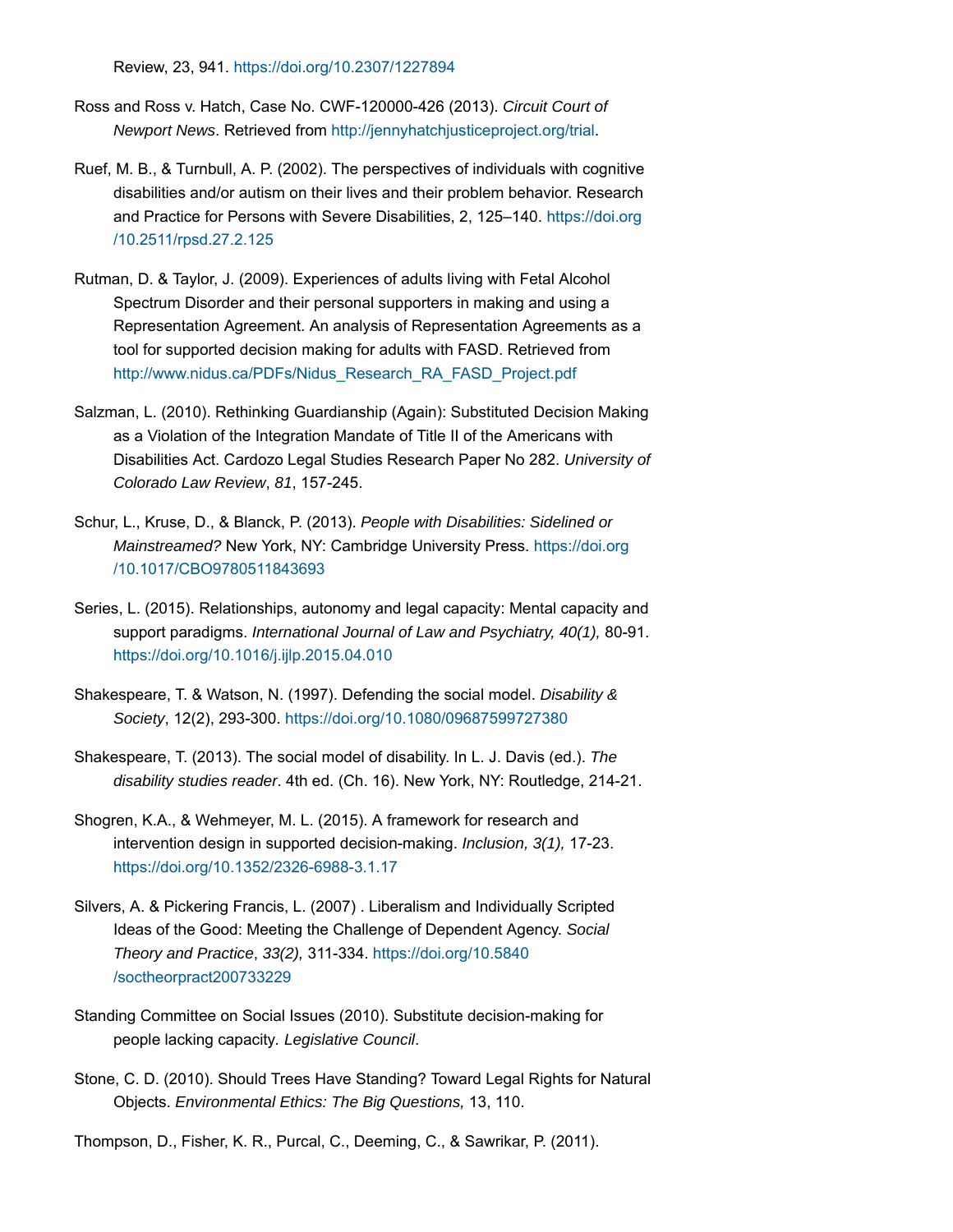Community Attitudes to People with Disability: Scoping Project. Department of Families, Housing, Community Services and Indigenous Affairs, Canberra, Occasional Paper, 39, Reports. Retrieved, from https://www.dss.gov.au /about-the-department/publications-articles/research-publications/occasionalpaper-series/number-39-community-attitudes-to-people-with-disabilityscoping-project on 12 September 2015.

- Vargas, T. (2013, August 2). Woman with down syndrome prevails over parents in guardianship case. *The Washington Post*. Retrieved from: http://www.washingtonpost.com/local/woman-with-down-syndrome-prevailsover-parents-in-guardianship-case/2013/08/02/4aec4692-fae3-11e2-9bde-7ddaa186b751\_story.html
- Victorian Law Reform Commission (2012). Guardianship Final Report 24. Retrieved from: http://www.lawreform.vic.gov.au/sites/default/files /Guardianship\_FinalReport\_Full%20text.pdf
- Wallace, M. (2012). Evaluation of the Supported Decision Making Project. *Office of the Public Advocate*.
- Watson, J., & Joseph, R. (2011). Listening to those rarely heard: a training video. Melbourne: Mclure Multimedia. http://www.scopevic.org.au/index.php /site/resources/listeningtothoserarelyheard
- Watson, J. (2016a). The right to supported decision-making for people rarely heard (PhD Thesis). Deakin University, Melbourne, Australia.
- Watson, J. (2016b) Assumptions of Decision-Making Capacity: The Role Supporter Attitudes Play in the Realisation of Article 12 for People with Severe or Profound Intellectual Disability. *Laws* (Special Issue "Disability Human Rights Law"), 5 (1) https://doi.org/10.3390/laws5010006
- Watson, J., & Joseph, R. (2015). People with severe or profound intellectual disabilities leading lives they prefer through supported decision-making: Listening to those rarely heard. A guide for supporters. A training package developed by Scope. Melbourne: Scope.
- Weller, P. (2008) Supported Decision-Making and the Achievement of Non-Discrimination: The Promise and the Paradox of the Disabilities Convention. *Law in Context, 26 (2),* 85-110.
- Werhane, P. H. (1985). Persons, rights, and corporations. Englewood Cliffs, N.J: Prentice-Hall.
- WestWood Spice. (2015). My Life, my decision: an independent evaluation of the Supported Decision Making Pilot. *For the NSW Department of Family and Community Services*.

# **Endnotes**